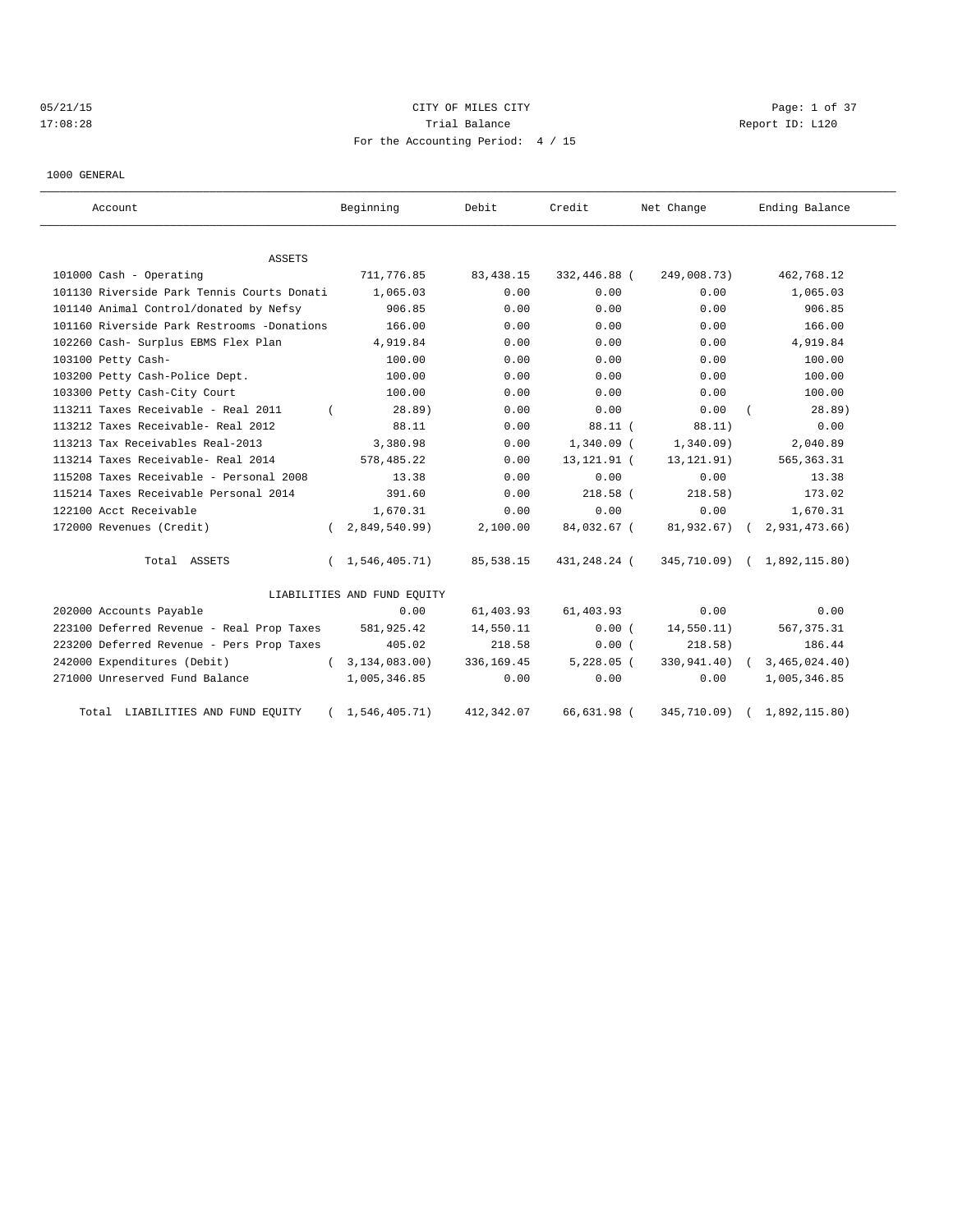### 05/21/15 CITY OF MILES CITY Page: 2 of 37 17:08:28 Trial Balance Report ID: L120 For the Accounting Period: 4 / 15

### 2220 LIBRARY

| Account                                    | Beginning                   | Debit     | Credit      | Net Change   | Ending Balance |
|--------------------------------------------|-----------------------------|-----------|-------------|--------------|----------------|
|                                            |                             |           |             |              |                |
| ASSETS                                     |                             |           |             |              |                |
| 101000 Cash - Operating                    | 4,508.51)                   | 24,399.70 | 25,777.03 ( | $1,377.33$ ( | 5,885.84)      |
| 101032 Cash- Library Board of Trustees Mul | 21,438.04                   | 220.00    | 0.00        | 220.00       | 21,658.04      |
| 103000 Petty Cash                          | 75.00                       | 0.00      | 0.00        | 0.00         | 75.00          |
| 172000 Revenues (Credit)                   | 223,943.76)                 | 0.00      | 24,619.70 ( | 24,619.70) ( | 248,563.46)    |
| Total ASSETS                               | 206,939.23)                 | 24,619.70 | 50,396.73 ( | 25,777.03) ( | 232,716.26)    |
|                                            | LIABILITIES AND FUND EQUITY |           |             |              |                |
| 202000 Accounts Payable                    | 0.00                        | 2,079.41  | 2,079.41    | 0.00         | 0.00           |
| 242000 Expenditures (Debit)                | 241, 149. 58)               | 25,777.03 | 0.00(       | 25,777.03) ( | 266, 926.61)   |
| 271000 Unreserved Fund Balance             | 34, 210.35                  | 0.00      | 0.00        | 0.00         | 34, 210.35     |
| Total LIABILITIES AND FUND EQUITY          | 206, 939.23                 | 27,856.44 | 2,079.41 (  | 25,777.03) ( | 232,716.26)    |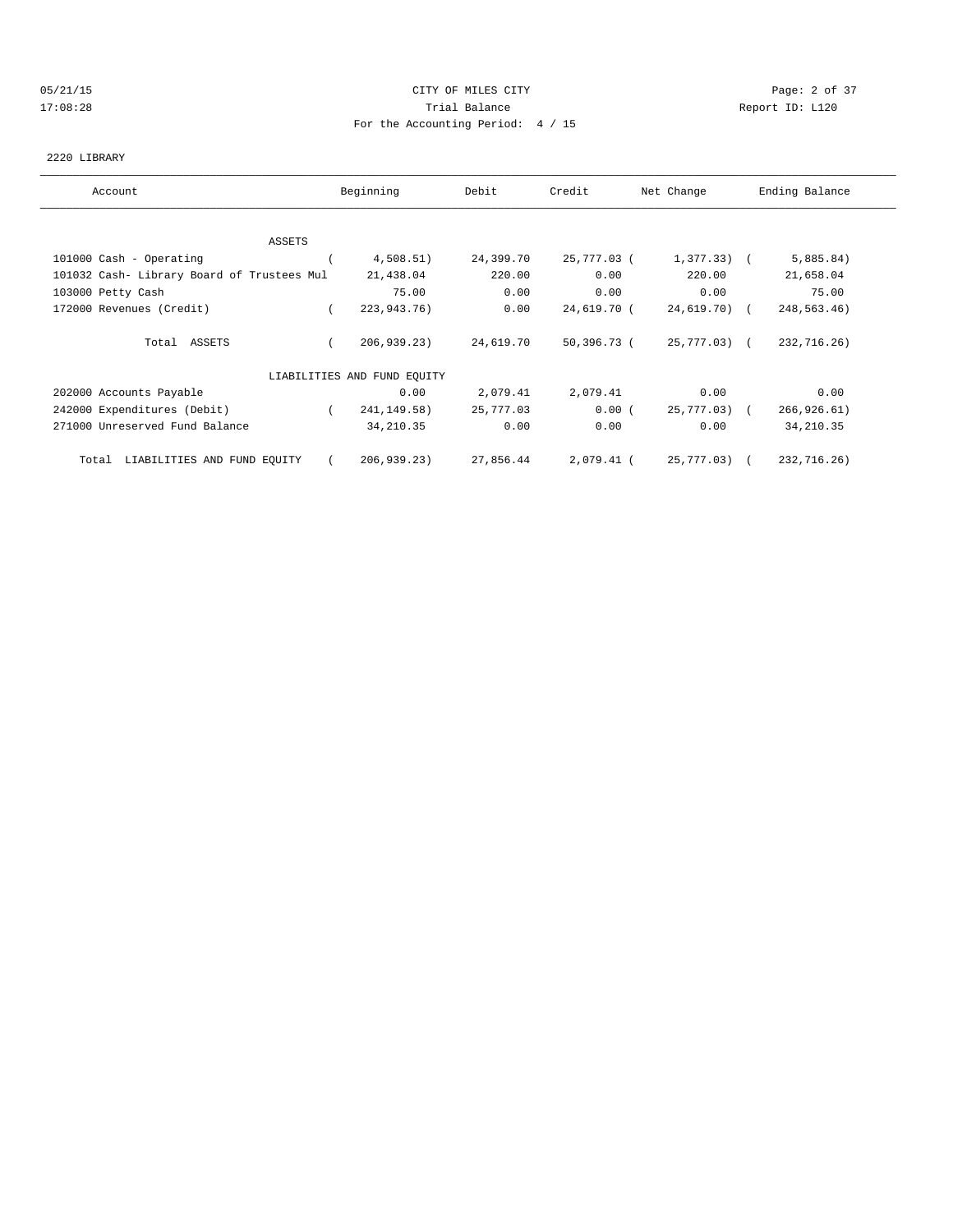# 05/21/15 CITY OF MILES CITY Page: 3 of 37 17:08:28 Trial Balance Report ID: L120 For the Accounting Period: 4 / 15

### 2260 EMERGENCY DISASTER

| Account                                   | Beginning                   | Debit | Credit   | Net Change | Ending Balance |
|-------------------------------------------|-----------------------------|-------|----------|------------|----------------|
|                                           |                             |       |          |            |                |
| ASSETS                                    |                             |       |          |            |                |
| 101000 Cash - Operating                   | 30.56                       | 2.86  | 0.00     | 2.86       | 33.42          |
| 113211 Taxes Receivable - Real 2011       | 3.46                        | 0.00  | 0.00     | 0.00       | 3.46           |
| 172000 Revenues (Credit)                  | 30.56)                      | 0.00  | $2.86$ ( | $2.86$ ) ( | 33.42)         |
| Total ASSETS                              | 3.46                        | 2.86  | 2.86     | 0.00       | 3.46           |
|                                           | LIABILITIES AND FUND EQUITY |       |          |            |                |
| 223100 Deferred Revenue - Real Prop Taxes | 3.46                        | 0.00  | 0.00     | 0.00       | 3.46           |
| LIABILITIES AND FUND EOUITY<br>Total      | 3.46                        | 0.00  | 0.00     | 0.00       | 3.46           |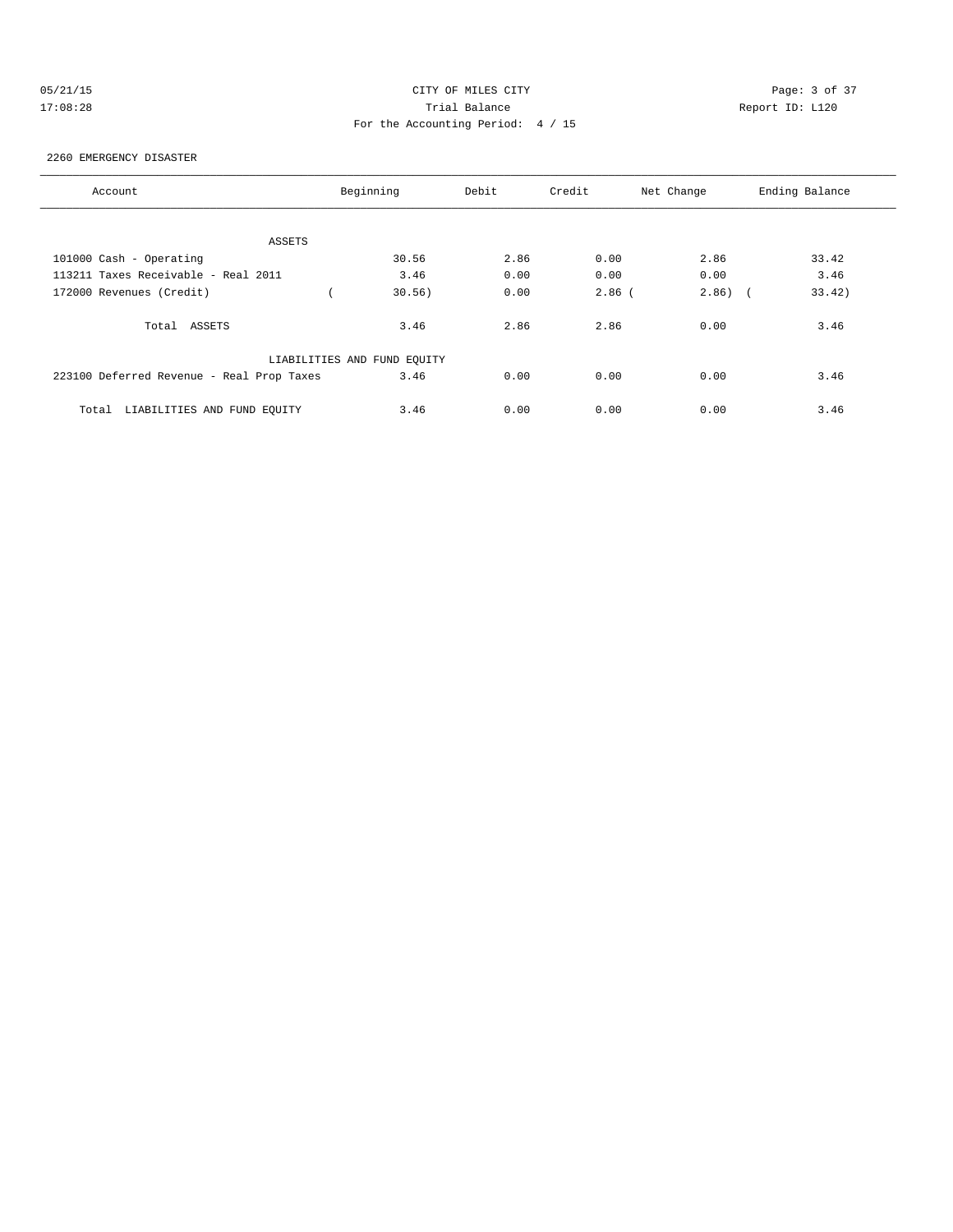### 05/21/15 CITY OF MILES CITY Page: 4 of 37 17:08:28 Trial Balance Report ID: L120 For the Accounting Period: 4 / 15

### 2270 Health

| Account                              |        | Beginning                   | Debit    | Credit       | Net Change   | Ending Balance |
|--------------------------------------|--------|-----------------------------|----------|--------------|--------------|----------------|
|                                      |        |                             |          |              |              |                |
|                                      | ASSETS |                             |          |              |              |                |
| 101000 Cash - Operating              |        | 37,772.11                   | 482.00   | $2,750.00$ ( | 2,268.00     | 35,504.11      |
| 172000 Revenues (Credit)             |        | 53,576.68)                  | 0.00     | 482.00 (     | $482.00$ (   | 54,058.68)     |
| ASSETS<br>Total                      |        | 15,804.57)                  | 482.00   | $3,232.00$ ( | $2,750.00$ ( | 18,554.57)     |
|                                      |        | LIABILITIES AND FUND EQUITY |          |              |              |                |
| 202000 Accounts Payable              |        | 0.00                        | 2,750.00 | 2,750.00     | 0.00         | 0.00           |
| 242000 Expenditures (Debit)          |        | 27,549.46)                  | 2,750.00 | 0.00(        | 2,750.00     | 30, 299.46)    |
| 271000 Unreserved Fund Balance       |        | 11,744.89                   | 0.00     | 0.00         | 0.00         | 11,744.89      |
| LIABILITIES AND FUND EQUITY<br>Total |        | 15,804.57)                  | 5,500.00 | $2,750.00$ ( | 2,750.00     | 18,554.57)     |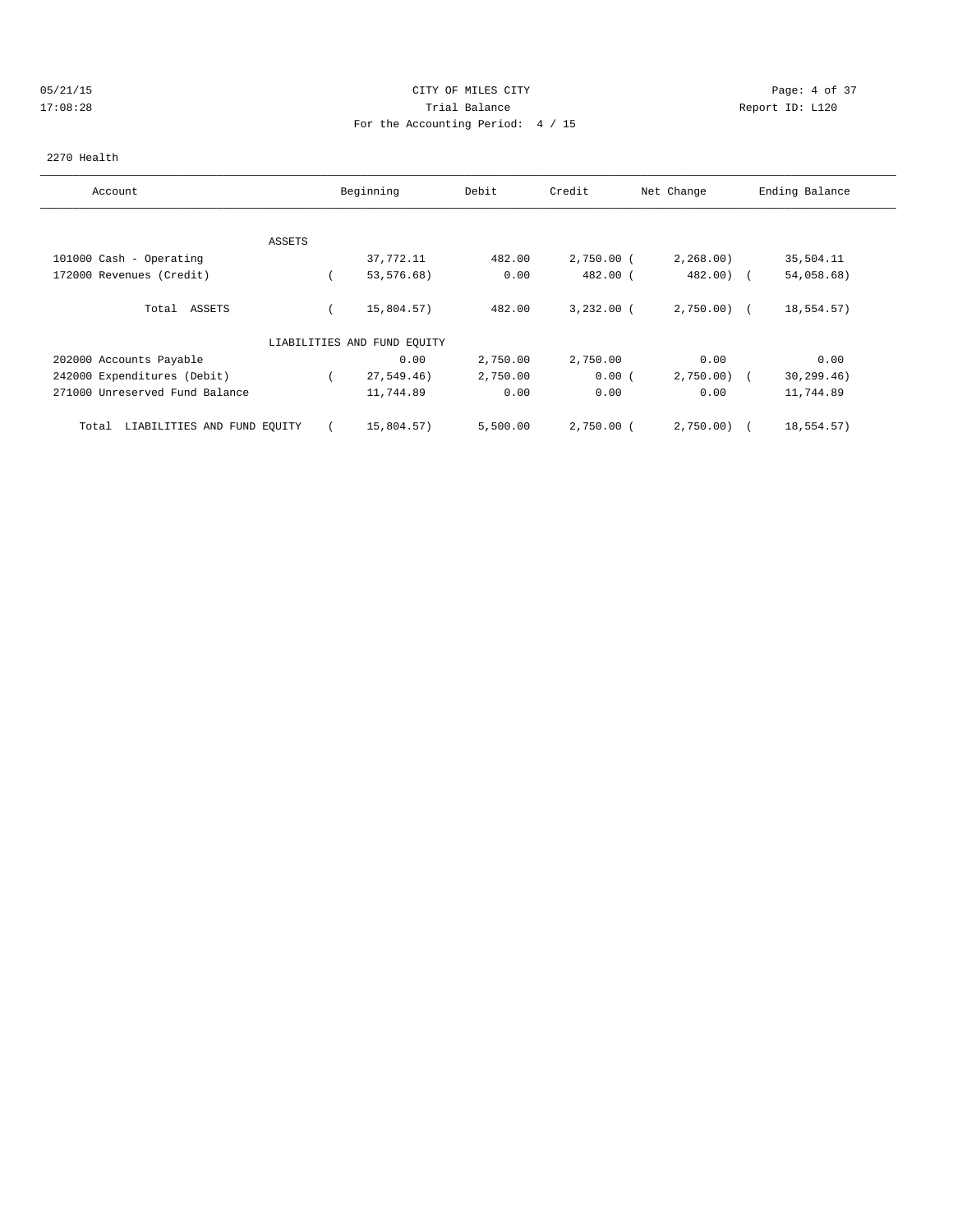| 05/21/15 | CITY OF MILES CITY                | Page: 5 of 37   |
|----------|-----------------------------------|-----------------|
| 17:08:28 | Trial Balance                     | Report ID: L120 |
|          | For the Accounting Period: 4 / 15 |                 |

2350 Local Government/Study Commission

| Account                                   | Beginning                   | Debit | Credit     | Net Change | Ending Balance |
|-------------------------------------------|-----------------------------|-------|------------|------------|----------------|
|                                           |                             |       |            |            |                |
| ASSETS                                    |                             |       |            |            |                |
| 101000 Cash - Operating                   | 1,646.29                    | 63.15 | 0.00       | 63.15      | 1,709.44       |
| 113214 Taxes Receivable- Real 2014        | 2,784.07                    | 0.00  | $63.15$ (  | 63.15)     | 2,720.92       |
| 172000 Revenues (Credit)                  | 4,049.48)                   | 0.00  | $63.15$ (  | $63.15)$ ( | 4, 112.63)     |
| Total ASSETS                              | 380.88                      | 63.15 | $126.30$ ( | 63.15)     | 317.73         |
|                                           | LIABILITIES AND FUND EQUITY |       |            |            |                |
| 223100 Deferred Revenue - Real Prop Taxes | 2,784.07                    | 63.15 | 0.00(      | 63.15)     | 2,720.92       |
| 242000 Expenditures (Debit)               | 2,403.19                    | 0.00  | 0.00       | 0.00       | 2,403.19       |
| LIABILITIES AND FUND EQUITY<br>Total      | 380.88                      | 63.15 | 0.00(      | 63.15)     | 317.73         |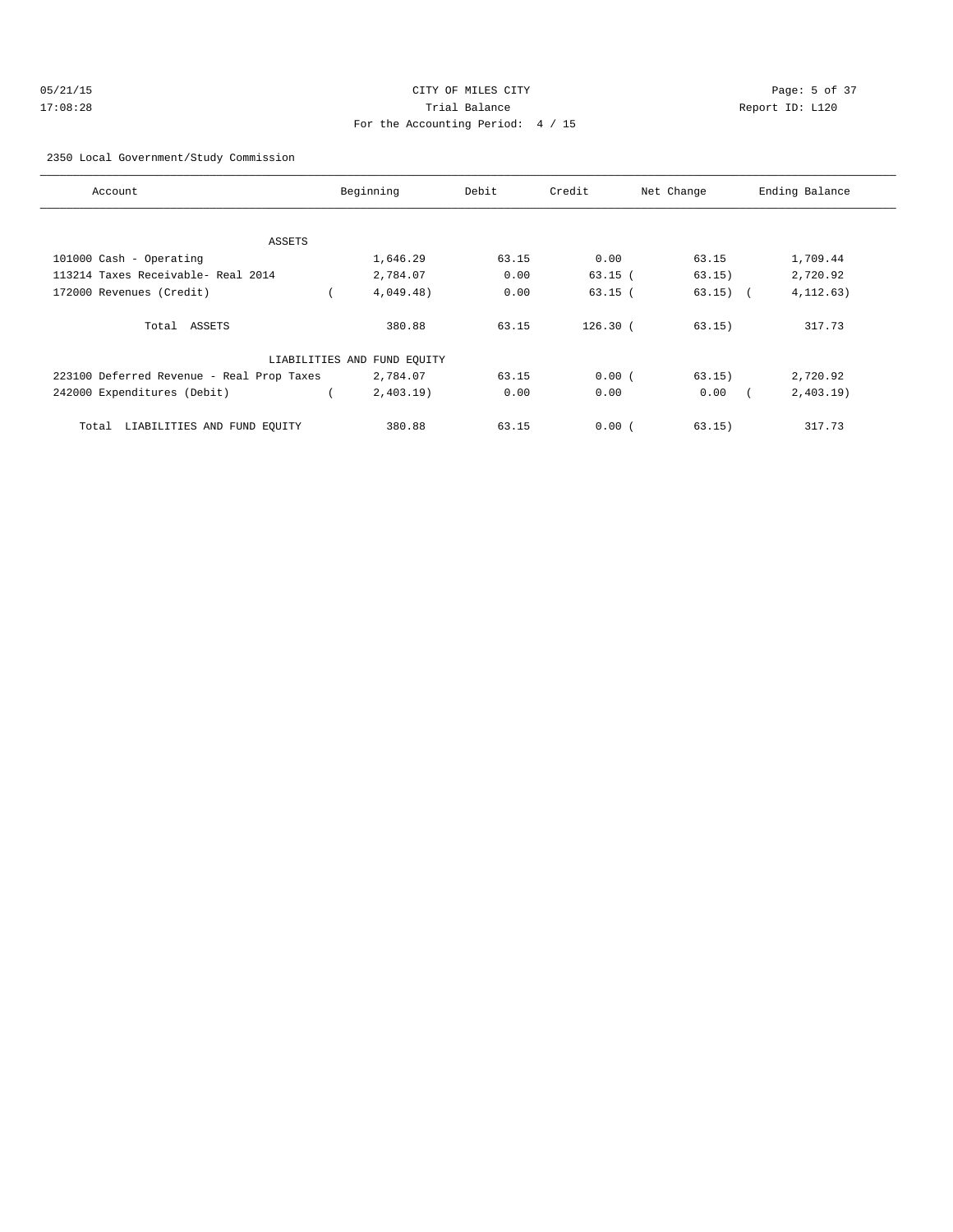### 05/21/15 CITY OF MILES CITY Page: 6 of 37 17:08:28 Trial Balance Report ID: L120 For the Accounting Period: 4 / 15

2372 Permissive Medical Levy

| Account                                   | Beginning                   | Debit    | Credit       | Net Change     | Ending Balance |
|-------------------------------------------|-----------------------------|----------|--------------|----------------|----------------|
|                                           |                             |          |              |                |                |
| ASSETS                                    |                             |          |              |                |                |
| 101000 Cash - Operating                   | 19,645.67                   | 1,612.88 | 0.00         | 1,612.88       | 21,258.55      |
| 113211 Taxes Receivable - Real 2011       | 5.80)                       | 0.00     | 0.00         | 0.00           | 5.80)          |
| 113212 Taxes Receivable- Real 2012        | 8.77                        | 0.00     | 8.77(        | 8.77)          | 0.00           |
| 113213 Tax Receivables Real-2013          | 334.68                      | 0.00     | $132.64$ (   | 132.64)        | 202.04         |
| 113214 Taxes Receivable- Real 2014        | 63,474.68                   | 0.00     | 1,439.81 (   | 1,439.81)      | 62,034.87      |
| 115214 Taxes Receivable Personal 2014     | 38.75                       | 0.00     | $21.64$ (    | 21.64)         | 17.11          |
| 172000 Revenues (Credit)                  | 96,296.77)                  | 0.00     | $1,612.88$ ( | $1,612.88$ (   | 97,909.65)     |
| Total ASSETS                              | 12,800.02)                  | 1,612.88 | 3,215.74 (   | $1,602.86$ (   | 14,402.88)     |
|                                           | LIABILITIES AND FUND EQUITY |          |              |                |                |
| 223100 Deferred Revenue - Real Prop Taxes | 63,812.30                   | 1,581.22 | 0.00(        | 1.581.22       | 62,231.08      |
| 223200 Deferred Revenue - Pers Prop Taxes | 36.15                       | 21.64    | 0.00(        | 21.64)         | 14.51          |
| 242000 Expenditures (Debit)               | 81,032.00)                  | 0.00     | 0.00         | 0.00           | 81,032.00)     |
| 271000 Unreserved Fund Balance            | 4,383.53                    | 0.00     | 0.00         | 0.00           | 4,383.53       |
| LIABILITIES AND FUND EQUITY<br>Total      | 12,800.02                   | 1,602.86 | 0.00(        | $1.602.86$ ) ( | 14,402.88)     |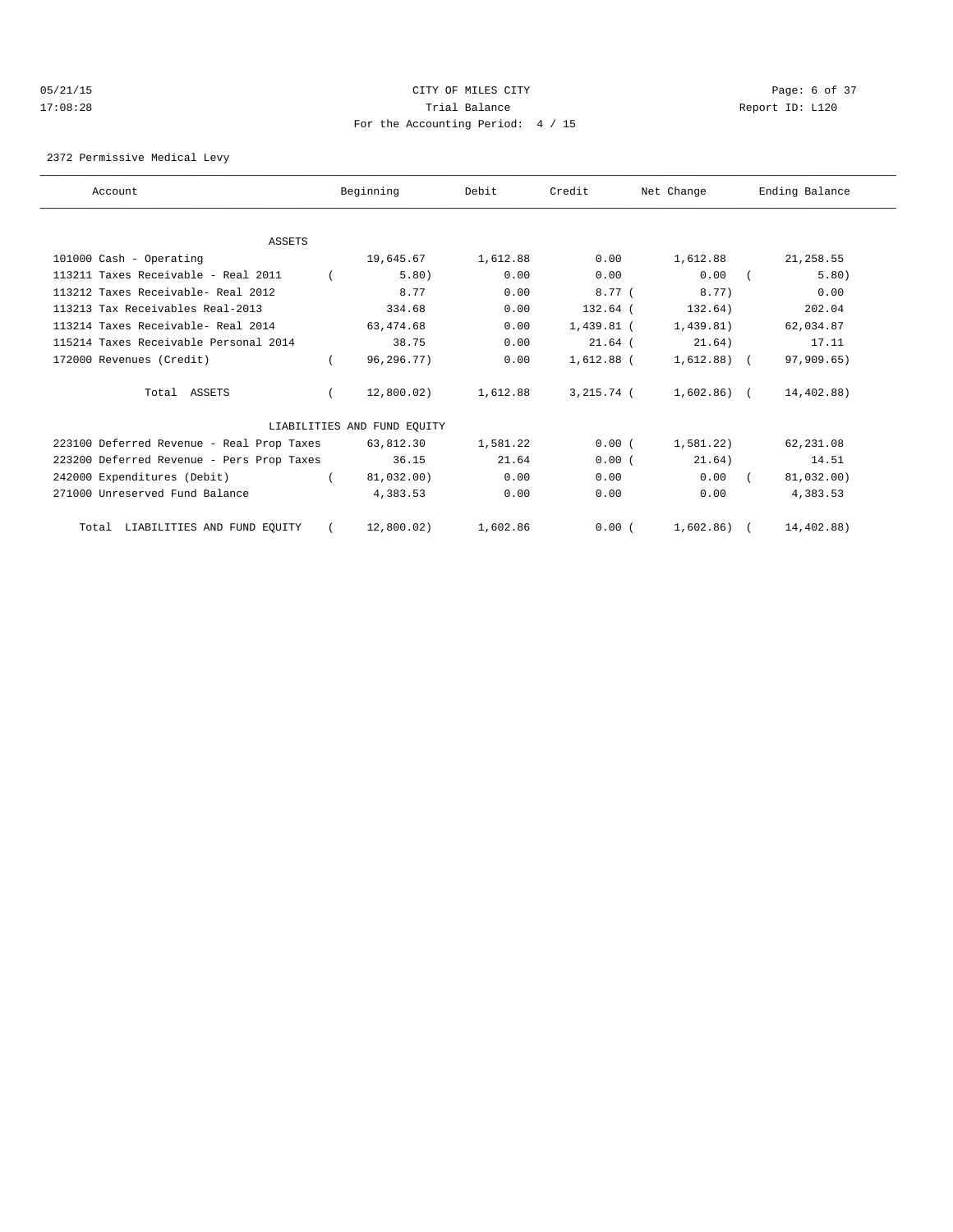# 05/21/15 CITY OF MILES CITY Page: 7 of 37 17:08:28 Trial Balance Report ID: L120 For the Accounting Period: 4 / 15

2394 BUILDING CODE ENFORCEMENT

| Account                              |        | Beginning                   | Debit     | Credit      | Net Change    | Ending Balance |
|--------------------------------------|--------|-----------------------------|-----------|-------------|---------------|----------------|
|                                      |        |                             |           |             |               |                |
|                                      | ASSETS |                             |           |             |               |                |
| 101000 Cash - Operating              |        | 106,928.78                  | 17,863.45 | 13,198.15   | 4,665.30      | 111,594.08     |
| 172000 Revenues (Credit)             |        | 34,440.36)                  | 0.00      | 17,863.45 ( | $17,863.45$ ( | 52, 303.81)    |
| Total ASSETS                         |        | 72,488.42                   | 17,863.45 | 31,061.60 ( | 13, 198. 15)  | 59,290.27      |
|                                      |        | LIABILITIES AND FUND EQUITY |           |             |               |                |
| 202000 Accounts Payable              |        | 0.00                        | 11,773.12 | 11,773.12   | 0.00          | 0.00           |
| 242000 Expenditures (Debit)          |        | 45,863.32)                  | 13,198.15 | 0.00(       | 13,198.15) (  | 59,061.47)     |
| 271000 Unreserved Fund Balance       |        | 118, 351.74                 | 0.00      | 0.00        | 0.00          | 118, 351. 74   |
| LIABILITIES AND FUND EQUITY<br>Total |        | 72,488.42                   | 24,971.27 | 11,773.12 ( | 13, 198. 15)  | 59,290.27      |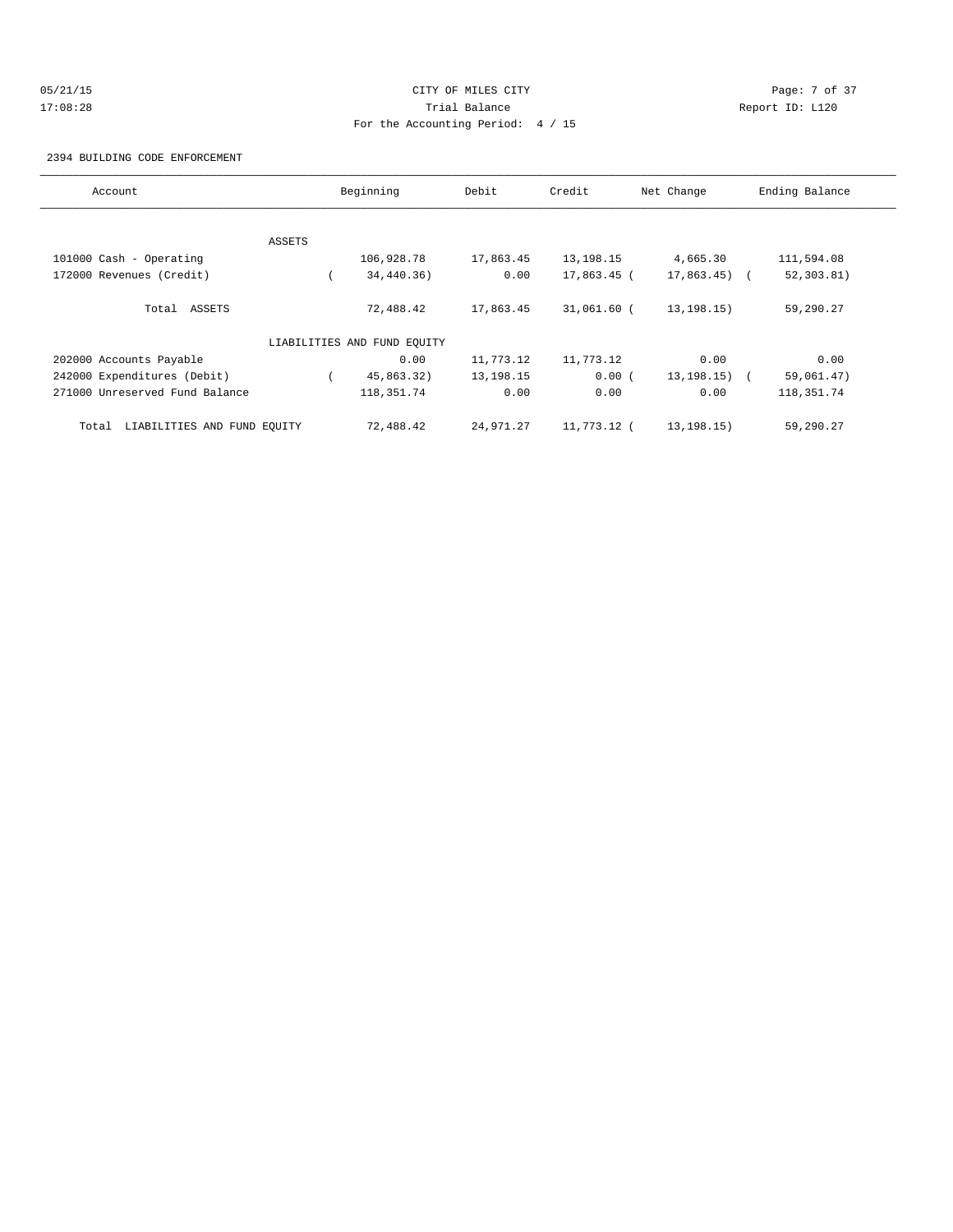# 05/21/15 CITY OF MILES CITY Page: 8 of 37 17:08:28 Trial Balance Report ID: L120 For the Accounting Period: 4 / 15

2400 LTG M D#165-(Gen City)

| Account                                    | Beginning                   | Debit     | Credit      | Net Change       | Ending Balance |
|--------------------------------------------|-----------------------------|-----------|-------------|------------------|----------------|
|                                            |                             |           |             |                  |                |
| ASSETS                                     |                             |           |             |                  |                |
| 101000 Cash - Operating                    | 38,830.10                   | 2,774.71  | 14,254.11 ( | 11,479.40)       | 27,350.70      |
| 118120 Special Assessments Receivable 2012 | 124.68                      | 0.00      | 0.00        | 0.00             | 124.68         |
| 118130 Special Assessments Receivable 2013 | 971.96                      | 0.00      | $260.91$ (  | 260.91)          | 711.05         |
| 118140 Special Assessments Receivables-201 | 59,703.99                   | 0.00      | 2,448.83 (  | 2,448.83)        | 57,255.16      |
| 172000 Revenues (Credit)                   | 108,616.50)                 | 0.00      | 2,774.71 (  | $2,774.71$ (     | 111, 391, 21)  |
| Total ASSETS                               | 8,985.77)                   | 2,774.71  | 19,738.56 ( | 16,963.85) (     | 25,949.62)     |
|                                            | LIABILITIES AND FUND EQUITY |           |             |                  |                |
| 202000 Accounts Payable                    | 0.00                        | 14,254.11 | 14,254.11   | 0.00             | 0.00           |
| 223000 Deferred Revenue/Uncollected Taxes  | 60,801.99                   | 2,709.74  | 0.00(       | 2,709.74)        | 58,092.25      |
| 242000 Expenditures (Debit)                | 115, 192.96)<br>$\left($    | 14,254.11 | 0.00(       | $14, 254, 11)$ ( | 129,447.07)    |
| 271000 Unreserved Fund Balance             | 45,405.20                   | 0.00      | 0.00        | 0.00             | 45,405.20      |
| Total LIABILITIES AND FUND EQUITY          | 8,985.77)                   | 31,217.96 | 14,254.11 ( | 16,963.85) (     | 25,949.62)     |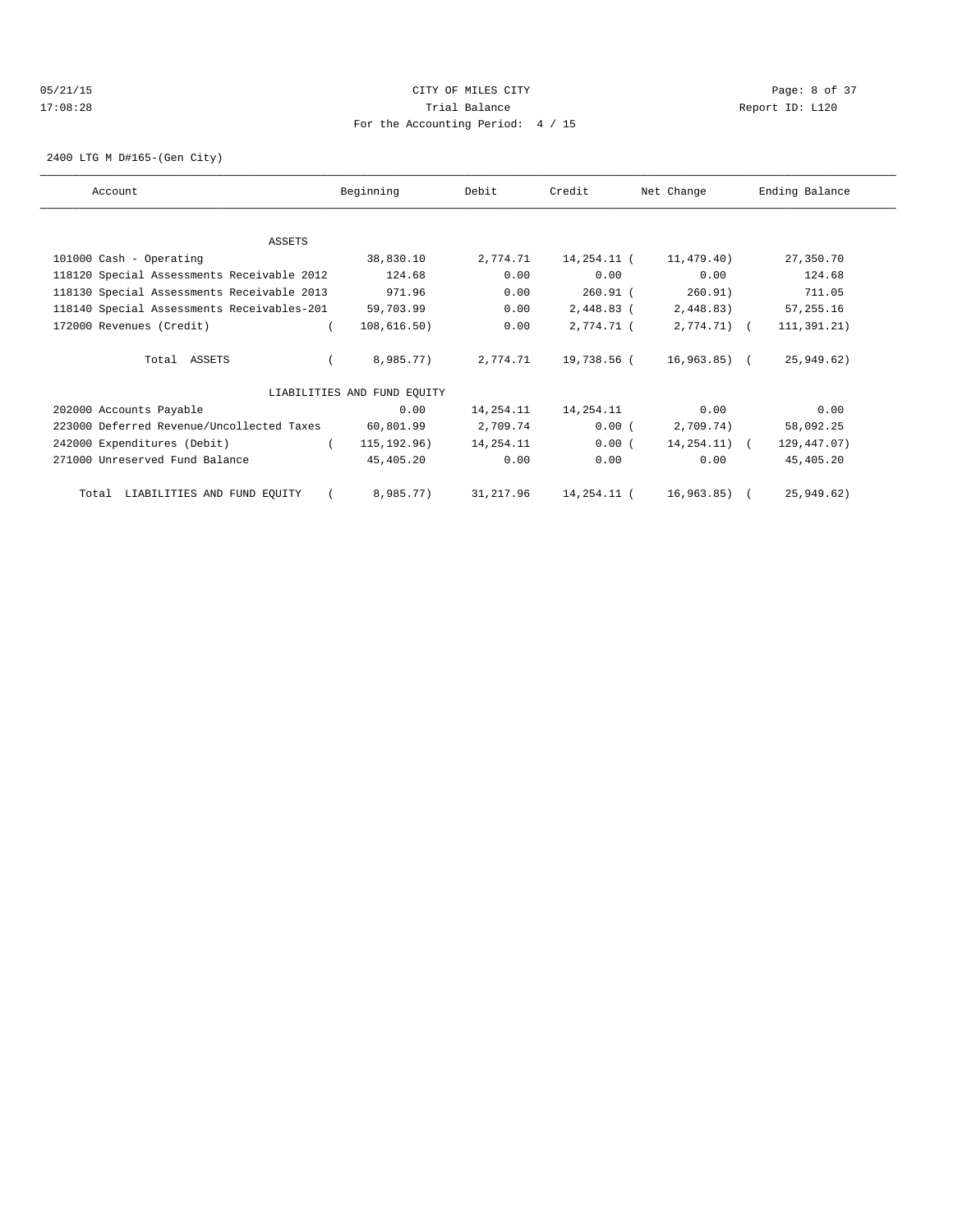# 05/21/15 **Page: 9 of 37** 17:08:28 Trial Balance Report ID: L120 For the Accounting Period: 4 / 15

2420 LTG M D#167-(MilesAddn Etc)

| Account                                    | Beginning                   | Debit    | Credit       | Net Change   | Ending Balance |
|--------------------------------------------|-----------------------------|----------|--------------|--------------|----------------|
|                                            |                             |          |              |              |                |
| ASSETS                                     |                             |          |              |              |                |
| 101000 Cash - Operating                    | 8,467.81                    | 285.17   | 2,451.48 (   | 2,166.31)    | 6,301.50       |
| 118130 Special Assessments Receivable 2013 | 168.45                      | 0.00     | $36.16$ (    | 36.16)       | 132.29         |
| 118140 Special Assessments Receivables-201 | 12,384.52                   | 0.00     | 240.73 (     | 240.73)      | 12, 143.79     |
| 172000 Revenues (Credit)                   | 21,705.74)                  | 0.00     | $285.17$ (   | $285.17$ )   | 21,990.91)     |
| Total ASSETS                               | 684.96)                     | 285.17   | $3,013.54$ ( | $2,728.37$ ( | 3,413.33)      |
|                                            | LIABILITIES AND FUND EQUITY |          |              |              |                |
| 202000 Accounts Payable                    | 0.00                        | 2,451.48 | 2,451.48     | 0.00         | 0.00           |
| 223000 Deferred Revenue/Uncollected Taxes  | 12,552.97                   | 276.89   | 0.00(        | 276.89)      | 12,276.08      |
| 242000 Expenditures (Debit)                | 23,094.65)                  | 2,451.48 | 0.00(        | 2,451.48)    | 25, 546.13)    |
| 271000 Unreserved Fund Balance             | 9,856.72                    | 0.00     | 0.00         | 0.00         | 9,856.72       |
| LIABILITIES AND FUND EQUITY<br>Total       | 684.96)                     | 5,179.85 | 2,451.48 (   | $2,728.37$ ( | 3,413.33)      |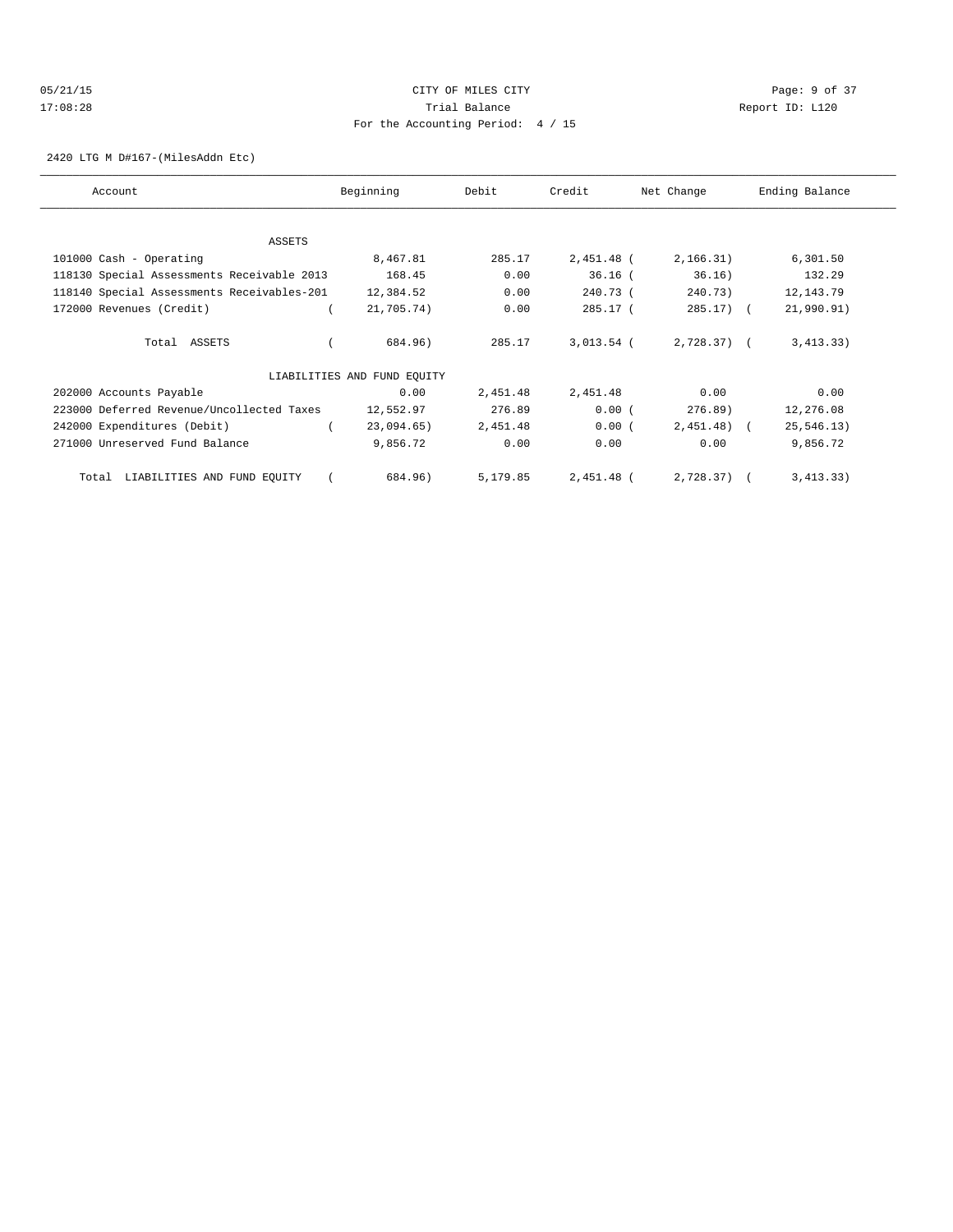# 05/21/15 **DESEMBLE CONSTRUSS CONSTRUSS ON A SET OF MILES CITY** CONSTRUSS ON A Page: 10 of 37 17:08:28 Trial Balance Report ID: L120 For the Accounting Period: 4 / 15

2430 LTG M D#171-(Balsam Est)

| Account                                    | Beginning                   | Debit  | Credit     | Net Change  | Ending Balance |
|--------------------------------------------|-----------------------------|--------|------------|-------------|----------------|
|                                            |                             |        |            |             |                |
|                                            |                             |        |            |             |                |
| <b>ASSETS</b>                              |                             |        |            |             |                |
| 101000 Cash - Operating                    | 1,391.03                    | 49.88  | $126.05$ ( | 76.17)      | 1,314.86       |
| 118140 Special Assessments Receivables-201 | 1,717.72                    | 0.00   | 49.10(     | 49.10)      | 1,668.62       |
| 172000 Revenues (Credit)                   | 2,371.96)                   | 0.00   | 49.88 (    | 49.88) (    | 2,421.84)      |
|                                            |                             |        |            |             |                |
| Total ASSETS                               | 736.79                      | 49.88  | $225.03$ ( | 175.15)     | 561.64         |
|                                            |                             |        |            |             |                |
|                                            | LIABILITIES AND FUND EQUITY |        |            |             |                |
| 202000 Accounts Payable                    | 0.00                        | 126.05 | 126.05     | 0.00        | 0.00           |
| 223000 Deferred Revenue/Uncollected Taxes  | 1,717.72                    | 49.10  | 0.00(      | 49.10)      | 1,668.62       |
| 242000 Expenditures (Debit)                | 2,134.22)                   | 126.05 | 0.00(      | $126.05)$ ( | 2, 260.27)     |
| 271000 Unreserved Fund Balance             | 1,153.29                    | 0.00   | 0.00       | 0.00        | 1,153.29       |
|                                            |                             |        |            |             |                |
| LIABILITIES AND FUND EQUITY<br>Total       | 736.79                      | 301.20 | $126.05$ ( | 175.15)     | 561.64         |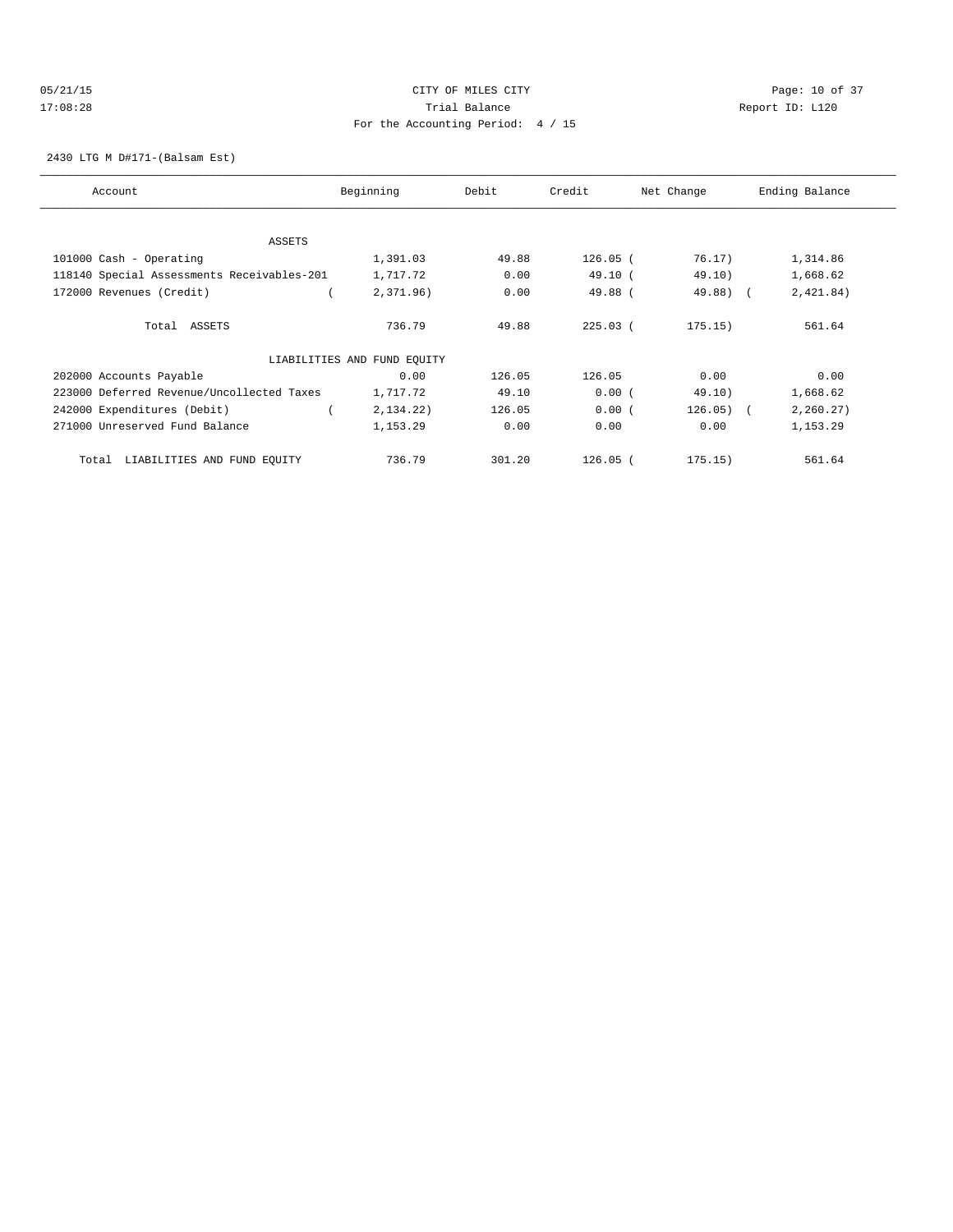### 05/21/15 Page: 11 of 37 17:08:28 Trial Balance Report ID: L120 For the Accounting Period: 4 / 15

2440 LTG M D#172-(Main Str)

| Account                                    | Beginning                   | Debit    | Credit       | Net Change     | Ending Balance |
|--------------------------------------------|-----------------------------|----------|--------------|----------------|----------------|
|                                            |                             |          |              |                |                |
| ASSETS                                     |                             |          |              |                |                |
| 101000 Cash - Operating                    | 3,660.34                    | 0.54     | 1,161.66 (   | 1,161.12)      | 2,499.22       |
| 118140 Special Assessments Receivables-201 | 7,282.28                    | 0.00     | 0.00         | 0.00           | 7,282.28       |
| 172000 Revenues (Credit)                   | 12,854.88)                  | 0.00     | $0.54$ (     | $0.54)$ (      | 12,855.42)     |
| Total ASSETS                               | 1,912.26)                   | 0.54     | $1.162.20$ ( | 1,161.66) (    | 3,073.92)      |
|                                            | LIABILITIES AND FUND EQUITY |          |              |                |                |
| 202000 Accounts Payable                    | 0.00                        | 1,161.66 | 1,161.66     | 0.00           | 0.00           |
| 223000 Deferred Revenue/Uncollected Taxes  | 7,282.28                    | 0.00     | 0.00         | 0.00           | 7,282.28       |
| 242000 Expenditures (Debit)                | 13, 104.82)                 | 1,161.66 | 0.00(        | $1,161.66$ (   | 14,266.48)     |
| 271000 Unreserved Fund Balance             | 3,910.28                    | 0.00     | 0.00         | 0.00           | 3,910.28       |
| LIABILITIES AND FUND EQUITY<br>Total       | 1,912.26)                   | 2,323.32 | 1,161.66 (   | $1,161.66$ ) ( | 3,073.92)      |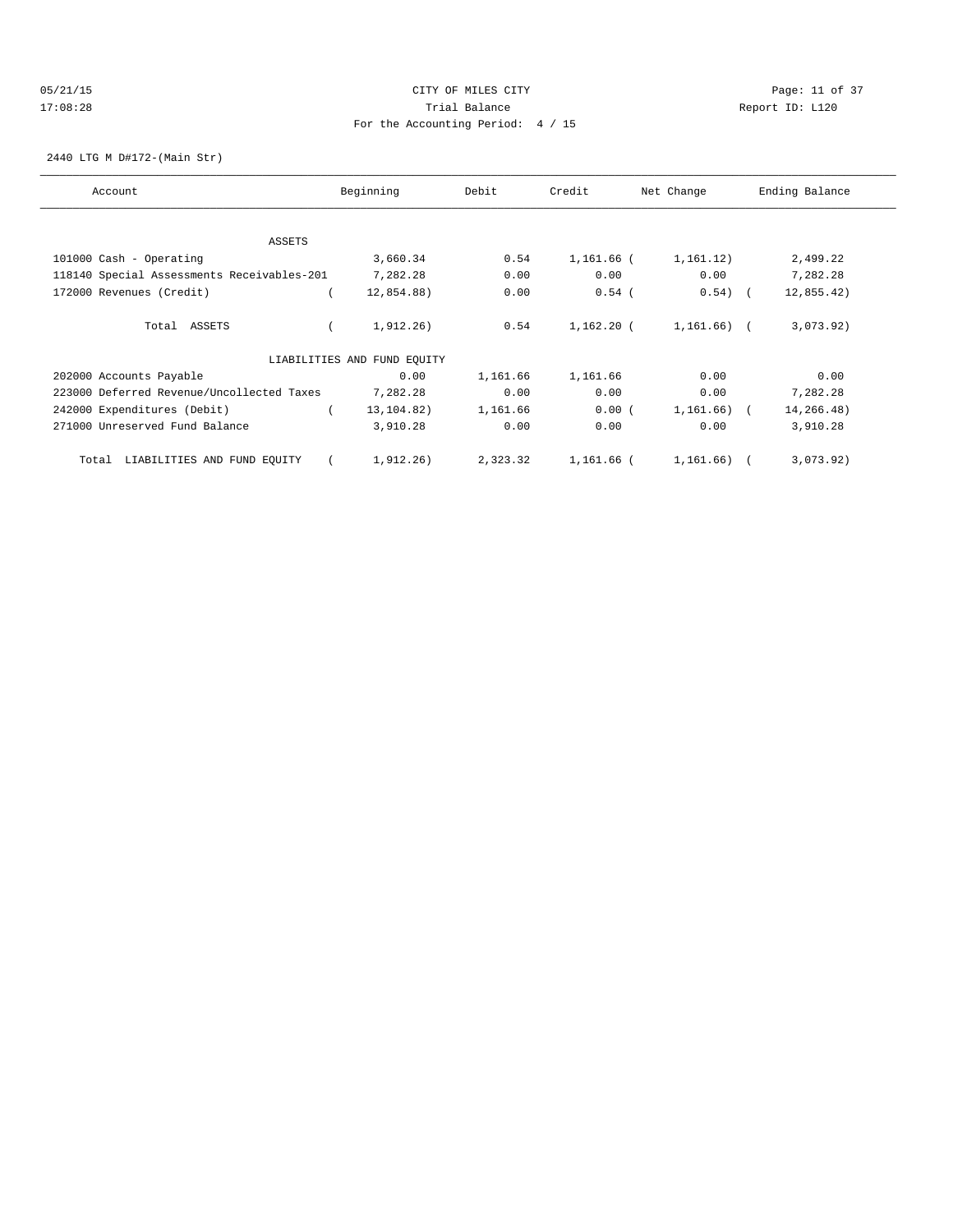### 05/21/15 Page: 12 of 37 17:08:28 Trial Balance Report ID: L120 For the Accounting Period: 4 / 15

2450 LTG M D#195-(SG-Trico)

| Account                                    | Beginning                   | Debit    | Credit       | Net Change    | Ending Balance |
|--------------------------------------------|-----------------------------|----------|--------------|---------------|----------------|
|                                            |                             |          |              |               |                |
| ASSETS                                     |                             |          |              |               |                |
| 101000 Cash - Operating                    | 1,132.18                    | 665.68   | 401.84       | 263.84        | 1,396.02       |
| 118120 Special Assessments Receivable 2012 | 254.88                      | 0.00     | 254.88 (     | 254.88)       | 0.00           |
| 118140 Special Assessments Receivables-201 | 3,121.80                    | 0.00     | 348.12 (     | 348.12)       | 2,773.68       |
| 172000 Revenues (Credit)                   | 3,933.86)                   | 0.00     | 665.68 (     | 665.68)       | 4,599.54)      |
| Total ASSETS                               | 575.00                      | 665.68   | $1,670.52$ ( | $1,004.84)$ ( | 429.84)        |
|                                            | LIABILITIES AND FUND EQUITY |          |              |               |                |
| 202000 Accounts Payable                    | 0.00                        | 401.84   | 401.84       | 0.00          | 0.00           |
| 223000 Deferred Revenue/Uncollected Taxes  | 3,376.68                    | 603.00   | 0.00(        | 603.00)       | 2,773.68       |
| 242000 Expenditures (Debit)                | 4,616.56)                   | 401.84   | 0.00(        | 401.84)       | 5,018.40)      |
| 271000 Unreserved Fund Balance             | 1,814.88                    | 0.00     | 0.00         | 0.00          | 1,814.88       |
| LIABILITIES AND FUND EQUITY<br>Total       | 575.00                      | 1,406.68 | $401.84$ (   | 1,004.84)     | 429.84)        |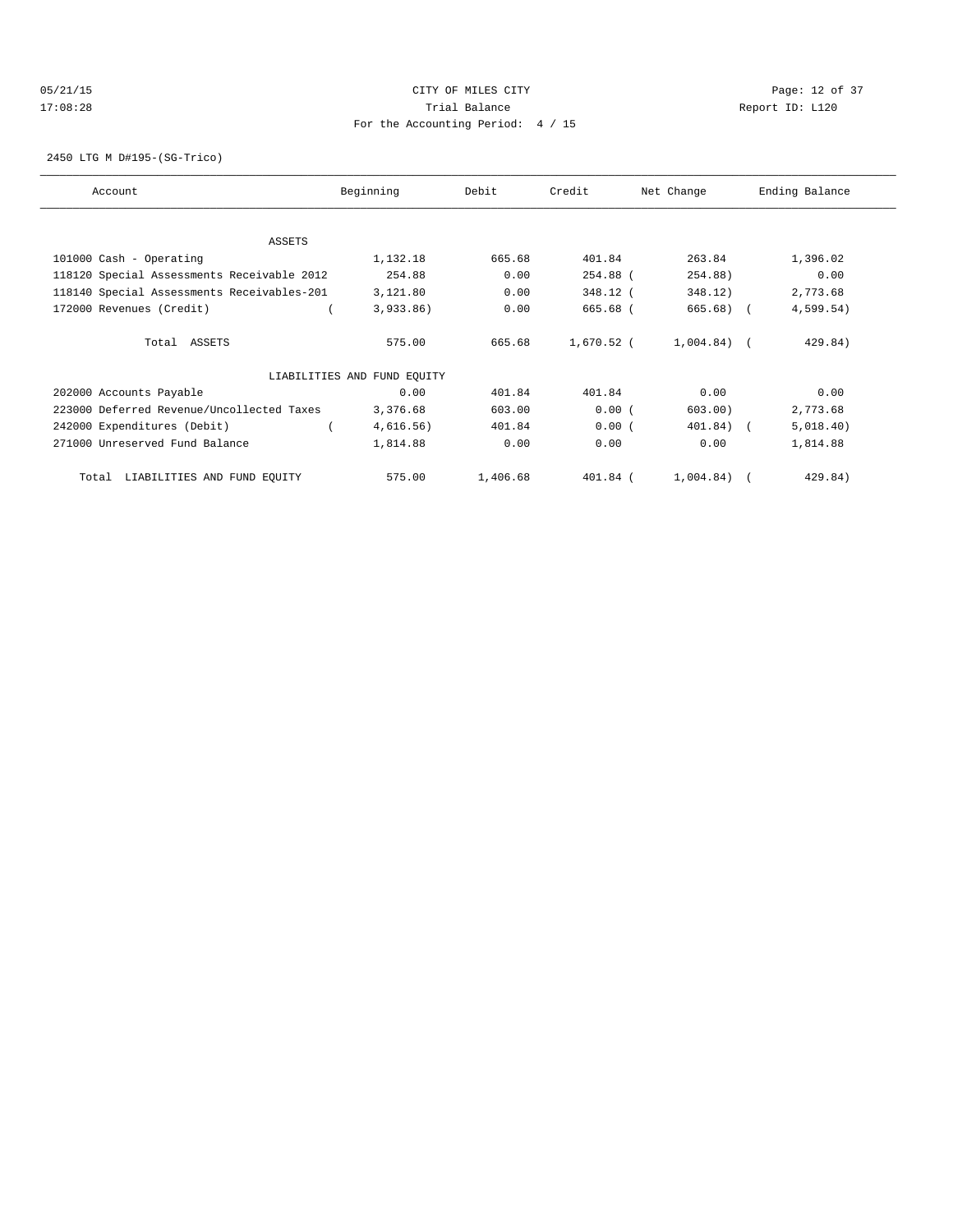### 05/21/15 **Page: 13 of 37** CITY OF MILES CITY **CITY Page: 13 of 37** 17:08:28 Trial Balance Report ID: L120 For the Accounting Period: 4 / 15

2470 LTG M D#202-(SG-MDU&NV)

| Account                                    | Beginning                   | Debit    | Credit     | Net Change | Ending Balance |
|--------------------------------------------|-----------------------------|----------|------------|------------|----------------|
|                                            |                             |          |            |            |                |
| <b>ASSETS</b>                              |                             |          |            |            |                |
| 101000 Cash - Operating                    | 1,796.01                    | 267.95   | 573.08 (   | 305.13)    | 1,490.88       |
| 118140 Special Assessments Receivables-201 | 3, 245. 13                  | 0.00     | $264.55$ ( | 264.55)    | 2,980.58       |
| 172000 Revenues (Credit)                   | 4,673.49)                   | 0.00     | $267.95$ ( | $267.95$ ( | 4,941.44)      |
| Total ASSETS                               | 367.65                      | 267.95   | 1,105.58 ( | 837.63) (  | 469.98)        |
|                                            | LIABILITIES AND FUND EQUITY |          |            |            |                |
| 202000 Accounts Payable                    | 0.00                        | 573.08   | 573.08     | 0.00       | 0.00           |
| 223000 Deferred Revenue/Uncollected Taxes  | 3, 245. 13                  | 264.55   | 0.00(      | 264.55)    | 2,980.58       |
| 242000 Expenditures (Debit)                | 5,582.27)                   | 573.08   | 0.00(      | 573.08) (  | 6, 155.35)     |
| 271000 Unreserved Fund Balance             | 2,704.79                    | 0.00     | 0.00       | 0.00       | 2,704.79       |
| LIABILITIES AND FUND EQUITY<br>Total       | 367.65                      | 1,410.71 | 573.08 (   | 837.63) (  | 469.98)        |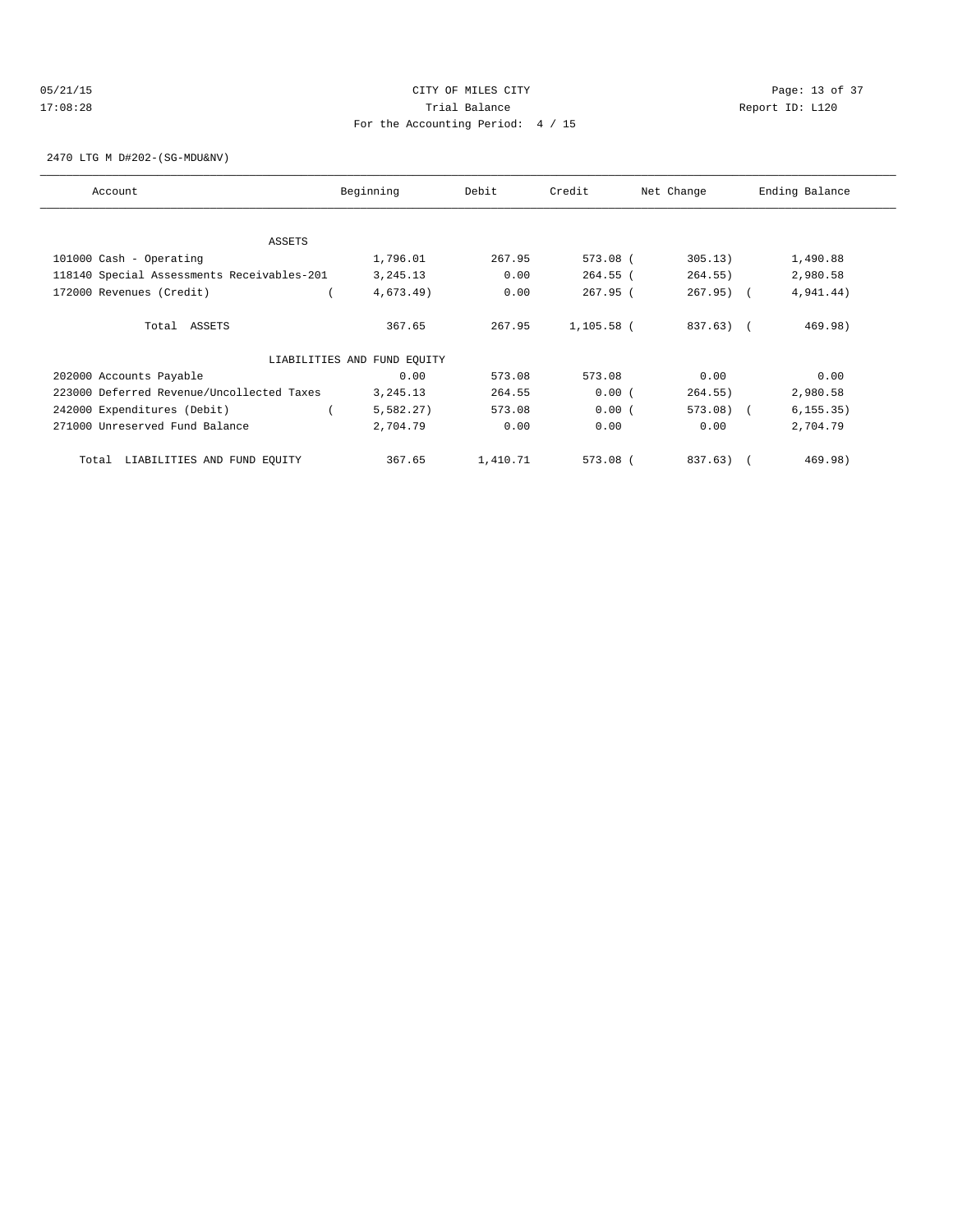### 05/21/15 Page: 14 of 37 17:08:28 Trial Balance Report ID: L120 For the Accounting Period: 4 / 15

### 2480 LTG M M#173-(Milestown Estates)

| Account                                    | Beginning                   | Debit  | Credit     | Net Change  | Ending Balance |
|--------------------------------------------|-----------------------------|--------|------------|-------------|----------------|
|                                            |                             |        |            |             |                |
| <b>ASSETS</b>                              |                             |        |            |             |                |
| 101000 Cash - Operating                    | 1,371.65                    | 0.20   | $111.21$ ( | 111.01)     | 1,260.64       |
| 118140 Special Assessments Receivables-201 | 383.64                      | 0.00   | 0.00       | 0.00        | 383.64         |
| 172000 Revenues (Credit)                   | 1,350.04)                   | 0.00   | 0.20(      | $0.20)$ (   | 1,350.24)      |
| Total ASSETS                               | 405.25                      | 0.20   | $111.41$ ( | 111.21)     | 294.04         |
|                                            | LIABILITIES AND FUND EQUITY |        |            |             |                |
| 202000 Accounts Payable                    | 0.00                        | 111.21 | 111.21     | 0.00        | 0.00           |
| 223000 Deferred Revenue/Uncollected Taxes  | 383.64                      | 0.00   | 0.00       | 0.00        | 383.64         |
| 242000 Expenditures (Debit)                | 1, 218.41)                  | 111.21 | 0.00(      | $111.21)$ ( | 1,329.62)      |
| 271000 Unreserved Fund Balance             | 1,240.02                    | 0.00   | 0.00       | 0.00        | 1,240.02       |
| LIABILITIES AND FUND EQUITY<br>Total       | 405.25                      | 222.42 | $111.21$ ( | 111.21)     | 294.04         |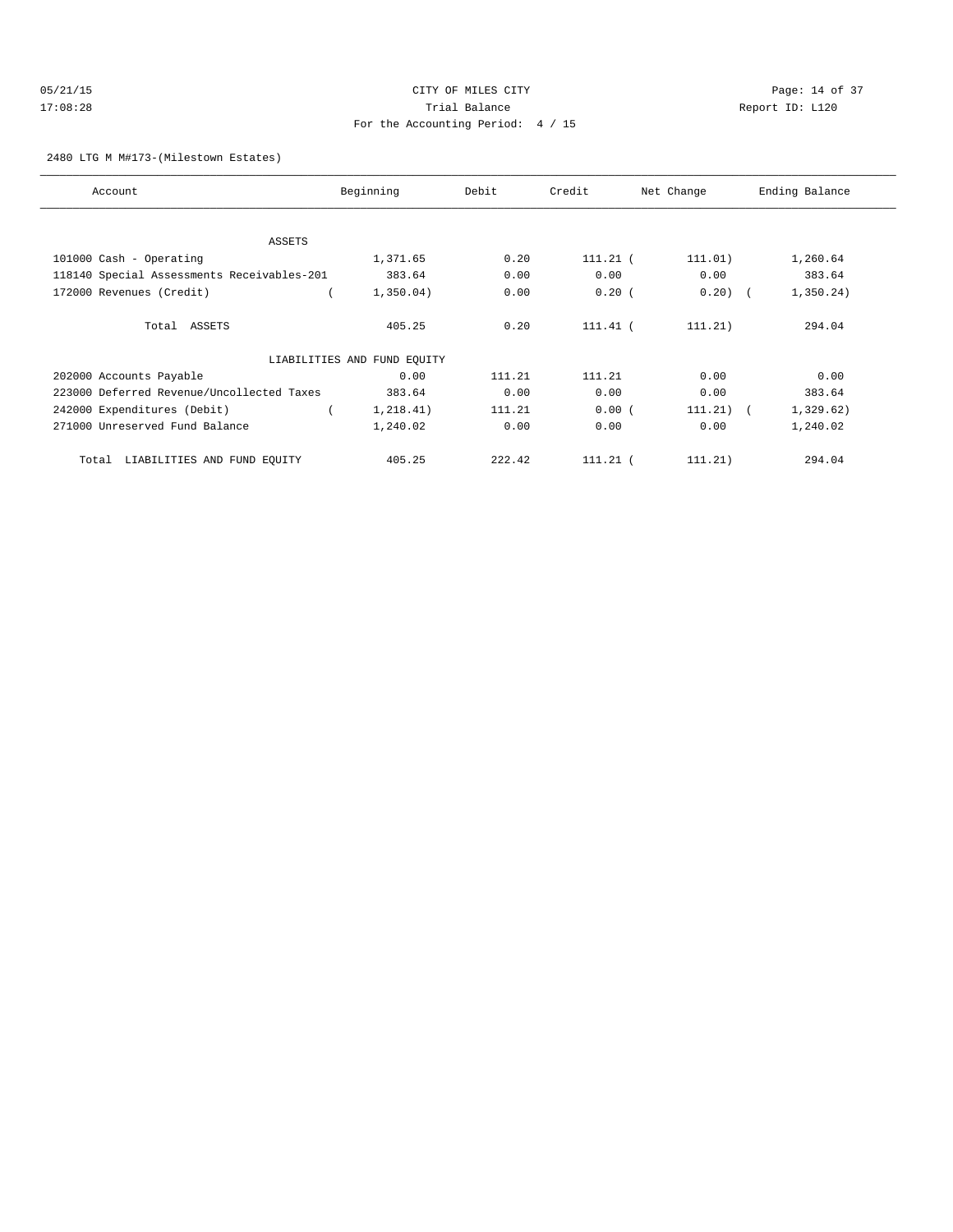# 05/21/15 **DESEMBLE CREAM CONTROL** CONTROL CONTROL CONTROL CONTROL CONTROL CONTROL CONTROL CONTROL CONTROL CONTROL CONTROL CONTROL CONTROL CONTROL CONTROL CONTROL CONTROL CONTROL CONTROL CONTROL CONTROL CONTROL CONTROL CONT 17:08:28 Trial Balance Report ID: L120 For the Accounting Period: 4 / 15

2510 STR MAINT DIST #204

| Account                                    | Beginning                   | Debit     | Credit      | Net Change   | Ending Balance |
|--------------------------------------------|-----------------------------|-----------|-------------|--------------|----------------|
|                                            |                             |           |             |              |                |
| ASSETS                                     |                             |           |             |              |                |
| 101000 Cash - Operating                    | 357, 232.31                 | 15,747.92 | 49,892.99 ( | 34, 145.07)  | 323,087.24     |
| 118120 Special Assessments Receivable 2012 | 1,192.52                    | 0.00      | 1,192.52 (  | 1,192.52)    | 0.00           |
| 118130 Special Assessments Receivable 2013 | 4,069.25                    | 0.00      | 1,633.68 (  | 1,633.68)    | 2,435.57       |
| 118140 Special Assessments Receivables-201 | 362,801.58                  | 0.00      | 12,244.56 ( | 12,244.56)   | 350,557.02     |
| 172000 Revenues (Credit)                   | 619,040.80)                 | 0.00      | 15,730.77 ( | 15,730.77) ( | 634,771.57)    |
| Total ASSETS                               | 106,254.86                  | 15,747.92 | 80,694.52 ( | 64,946.60)   | 41,308.26      |
|                                            | LIABILITIES AND FUND EQUITY |           |             |              |                |
| 202000 Accounts Payable                    | 0.00                        | 21,582.10 | 21,582.10   | 0.00         | 0.00           |
| 223000 Deferred Revenue/Uncollected Taxes  | 368,063.36                  | 15,070.76 | 0.00(       | 15,070.76)   | 352,992.60     |
| 242000 Expenditures (Debit)                | 543,205.08)                 | 49,892.99 | $17.15$ (   | 49,875.84) ( | 593,080.92)    |
| 271000 Unreserved Fund Balance             | 281,396.58                  | 0.00      | 0.00        | 0.00         | 281,396.58     |
| Total LIABILITIES AND FUND EQUITY          | 106,254.86                  | 86,545.85 | 21,599.25 ( | 64,946.60)   | 41,308.26      |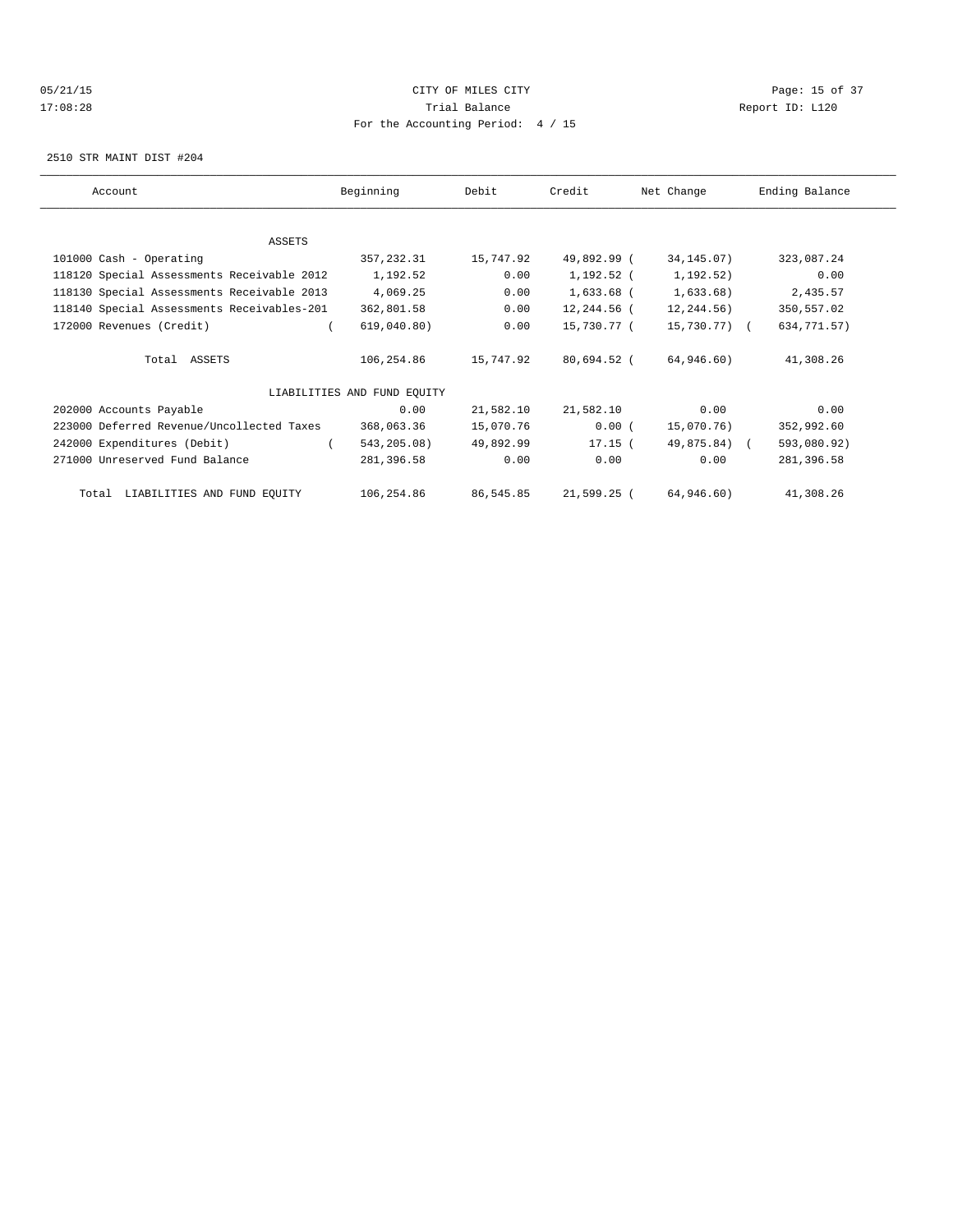# 05/21/15 **Page: 16 of 37** CITY OF MILES CITY **CITY Page: 16 of 37** 17:08:28 Trial Balance Report ID: L120 For the Accounting Period: 4 / 15

2520 STR MAINT DIST #205

| Account                                    | Beginning                   | Debit     | Credit       | Net Change    | Ending Balance  |
|--------------------------------------------|-----------------------------|-----------|--------------|---------------|-----------------|
|                                            |                             |           |              |               |                 |
| ASSETS                                     |                             |           |              |               |                 |
| 101000 Cash - Operating                    | 263,089.21                  | 5,624.93  | 11,372.38 (  | 5,747.45)     | 257, 341.76     |
| 118120 Special Assessments Receivable 2012 | 762.36                      | 0.00      | 0.00         | 0.00          | 762.36          |
| 118130 Special Assessments Receivable 2013 | 3,094.53                    | 0.00      | $302.20$ (   | 302.20        | 2,792.33        |
| 118140 Special Assessments Receivables-201 | 85,033.07                   | 0.00      | $5,183.26$ ( | 5,183.26)     | 79,849.81       |
| 172000 Revenues (Credit)                   | 201, 182.55)                | 0.00      | $5,620.64$ ( | $5,620.64$ (  | $206, 803.19$ ) |
| Total ASSETS                               | 150,796.62                  | 5,624.93  | 22,478.48 (  | 16,853.55)    | 133,943.07      |
|                                            | LIABILITIES AND FUND EQUITY |           |              |               |                 |
| 202000 Accounts Payable                    | 0.00                        | 2,386.62  | 2,386.62     | 0.00          | 0.00            |
| 223000 Deferred Revenue/Uncollected Taxes  | 88,889.80                   | 5,485.46  | 0.00(        | 5,485.46)     | 83,404.34       |
| 242000 Expenditures (Debit)<br>$\left($    | 167,871.15)                 | 11,372.38 | $4.29$ (     | $11,368.09$ ( | 179,239.24)     |
| 271000 Unreserved Fund Balance             | 229,777.97                  | 0.00      | 0.00         | 0.00          | 229,777.97      |
| Total LIABILITIES AND FUND EQUITY          | 150,796.62                  | 19,244.46 | 2,390.91 (   | 16,853.55)    | 133,943.07      |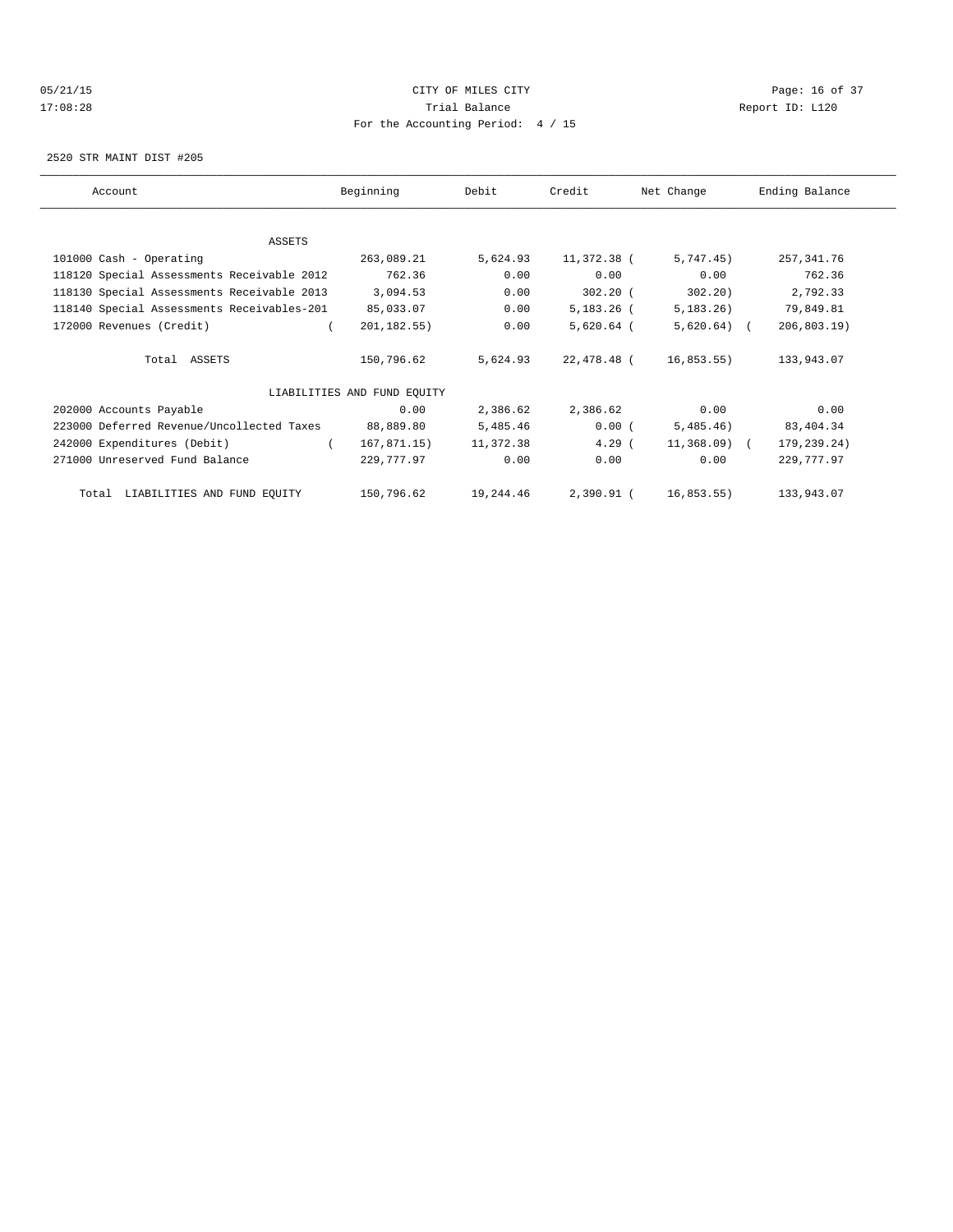| 05/21/15 | CITY OF MILES CITY                | Page: 17 of 37  |
|----------|-----------------------------------|-----------------|
| 17:08:28 | Trial Balance                     | Report ID: L120 |
|          | For the Accounting Period: 4 / 15 |                 |

2540 STR MAINT DIST#207-(MILESTOWN ESTATES)

| Account                                    | Beginning                   | Debit  | Credit     | Net Change   | Ending Balance |
|--------------------------------------------|-----------------------------|--------|------------|--------------|----------------|
|                                            |                             |        |            |              |                |
| ASSETS                                     |                             |        |            |              |                |
| 101000 Cash - Operating                    | 2,497.07                    | 0.37   | 410.58 (   | 410.21)      | 2,086.86       |
| 118140 Special Assessments Receivables-201 | 927.71                      | 0.00   | 0.00       | 0.00         | 927.71         |
| 172000 Revenues (Credit)                   | 3,658.39)                   | 0.00   | $0.37$ (   | $0.37)$ (    | 3,658.76)      |
| Total ASSETS                               | 233.61)                     | 0.37   | $410.95$ ( | $410.58$ ) ( | 644.19)        |
|                                            | LIABILITIES AND FUND EOUITY |        |            |              |                |
| 223000 Deferred Revenue/Uncollected Taxes  | 927.71                      | 0.00   | 0.00       | 0.00         | 927.71         |
| 242000 Expenditures (Debit)                | 3,578.27                    | 410.58 | 0.00(      | $410.58$ (   | 3,988.85)      |
| 271000 Unreserved Fund Balance             | 2,416.95                    | 0.00   | 0.00       | 0.00         | 2,416.95       |
| Total LIABILITIES AND FUND EQUITY          | 233.61)                     | 410.58 | 0.00(      | $410.58$ (   | 644.19)        |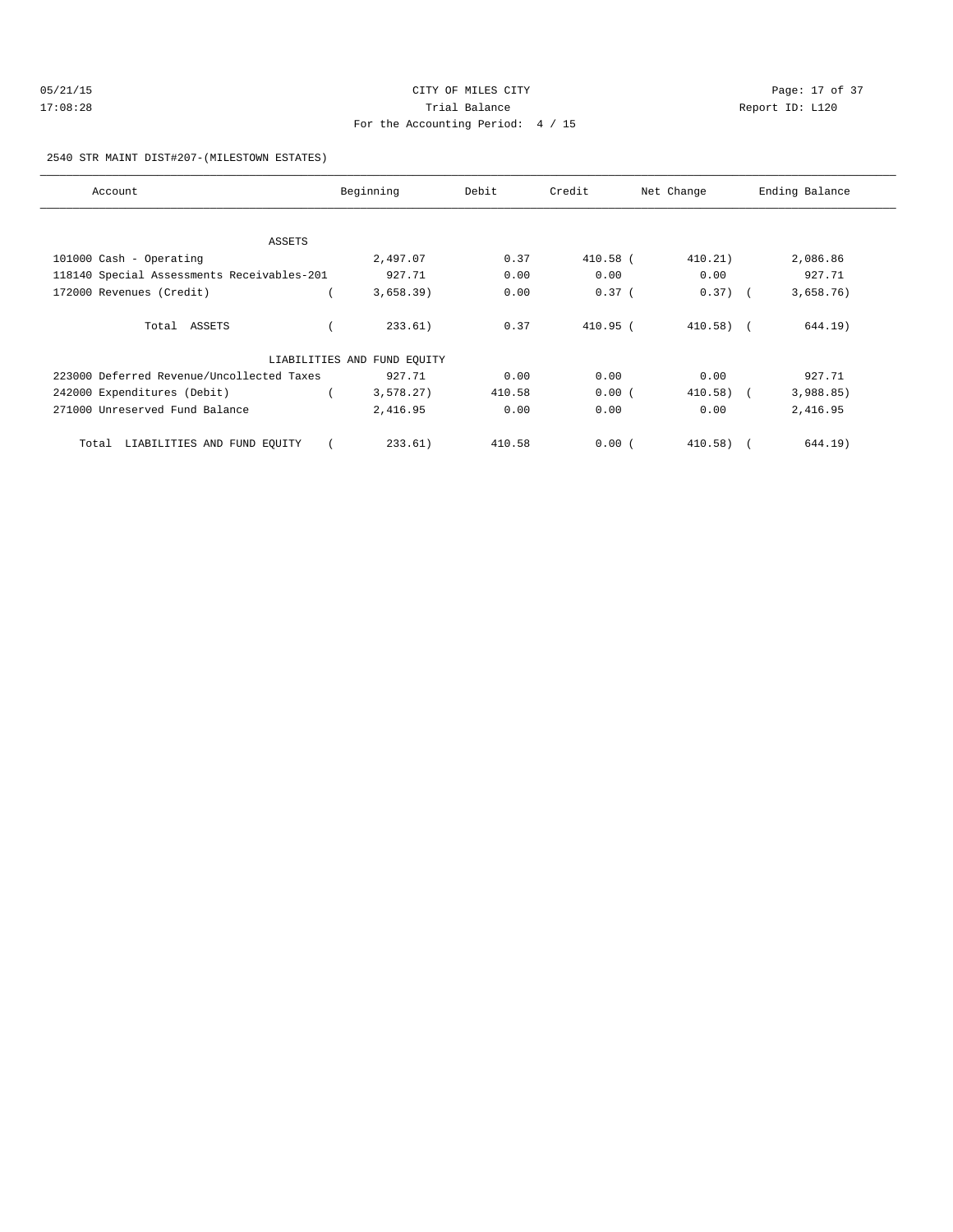| 05/21/1 |  |
|---------|--|
| 7:08:28 |  |

# CITY OF MILES CITY CONTROL CONTROL CONTROL CONTROL CITY 17:08:28 Report ID: L120 For the Accounting Period: 4 / 15

### 2701 Fire Grants

| Account                              | Beginning                   | Debit  | Credit     | Net Change | Ending Balance       |
|--------------------------------------|-----------------------------|--------|------------|------------|----------------------|
|                                      |                             |        |            |            |                      |
| ASSETS                               |                             |        |            |            |                      |
| 101000 Cash - Operating              | 300.15                      | 500.00 | 0.00       | 500.00     | 800.15               |
| 172000 Revenues (Credit)             | 200.00                      | 0.00   | $500.00$ ( | 500.00)    | 700.00<br>$\sqrt{2}$ |
| ASSETS<br>Total                      | 100.15                      | 500.00 | 500.00     | 0.00       | 100.15               |
|                                      | LIABILITIES AND FUND EQUITY |        |            |            |                      |
| 271000 Unreserved Fund Balance       | 100.15                      | 0.00   | 0.00       | 0.00       | 100.15               |
| LIABILITIES AND FUND EQUITY<br>Total | 100.15                      | 0.00   | 0.00       | 0.00       | 100.15               |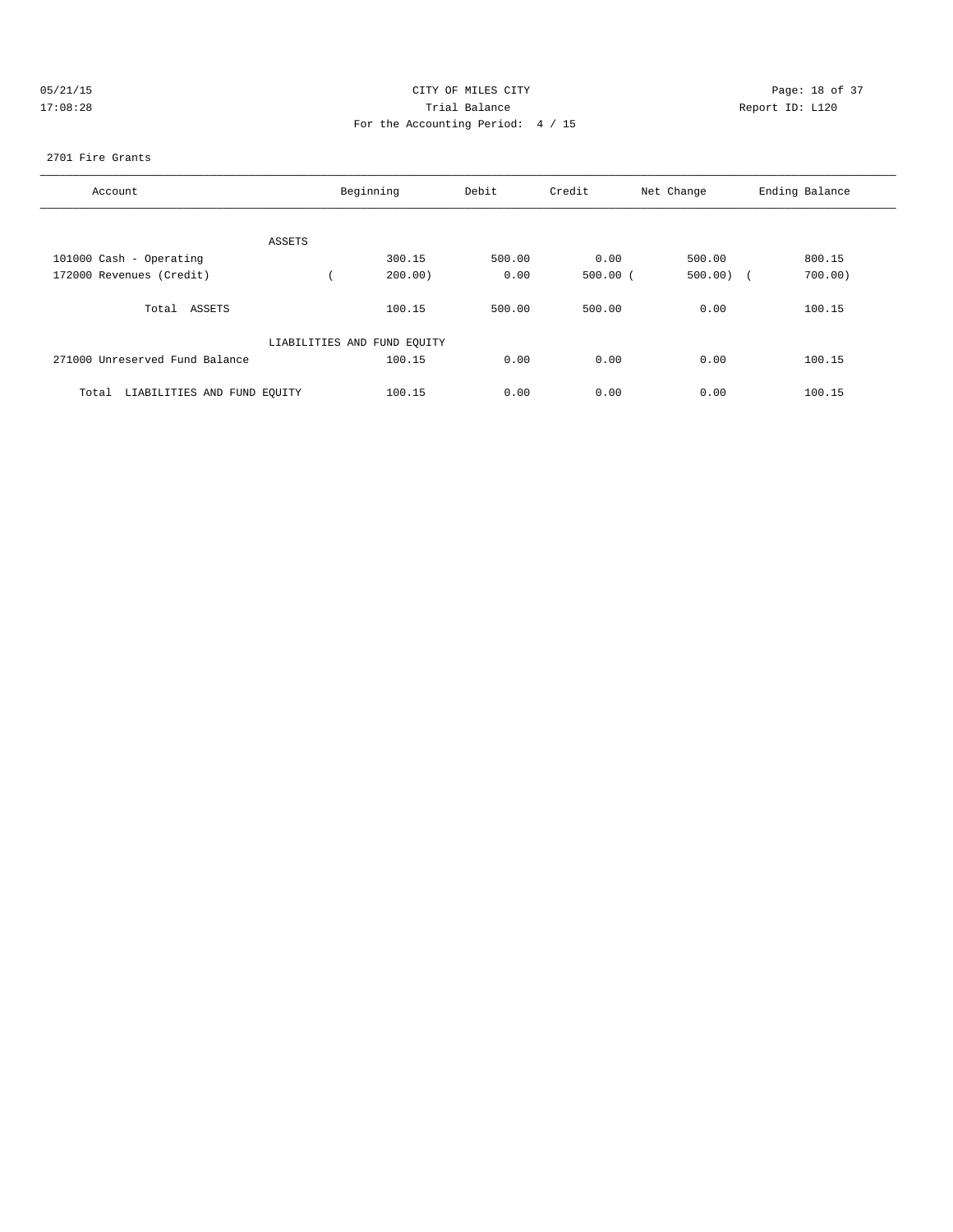# 05/21/15 **DESEMBLE CONSTRUSS CONSTRUSS ON A SET OF MILES CITY** CITY **Page: 19 of 37** 17:08:28 Trial Balance Report ID: L120 For the Accounting Period: 4 / 15

#### 2820 GAS TAX

| Account                              | Beginning                   | Debit     | Credit      | Net Change   | Ending Balance |
|--------------------------------------|-----------------------------|-----------|-------------|--------------|----------------|
|                                      |                             |           |             |              |                |
| ASSETS                               |                             |           |             |              |                |
| 101000 Cash - Operating              | 130,431.10                  | 15,056.44 | 510.72      | 14,545.72    | 144,976.82     |
| 172000 Revenues (Credit)             | 135,507.97)                 | 0.00      | 15,056.44 ( | 15,056.44)   | 150,564.41)    |
| Total ASSETS                         | 5.076.87)                   | 15,056.44 | 15,567.16 ( | $510.72$ ) ( | 5,587.59       |
|                                      | LIABILITIES AND FUND EQUITY |           |             |              |                |
| 242000 Expenditures (Debit)          | 5,076.87)                   | 510.72    | 0.00(       | $510.72)$ (  | 5,587.59       |
| LIABILITIES AND FUND EQUITY<br>Total | 5.076.87)                   | 510.72    | 0.00(       | 510.72)      | 5,587.59)      |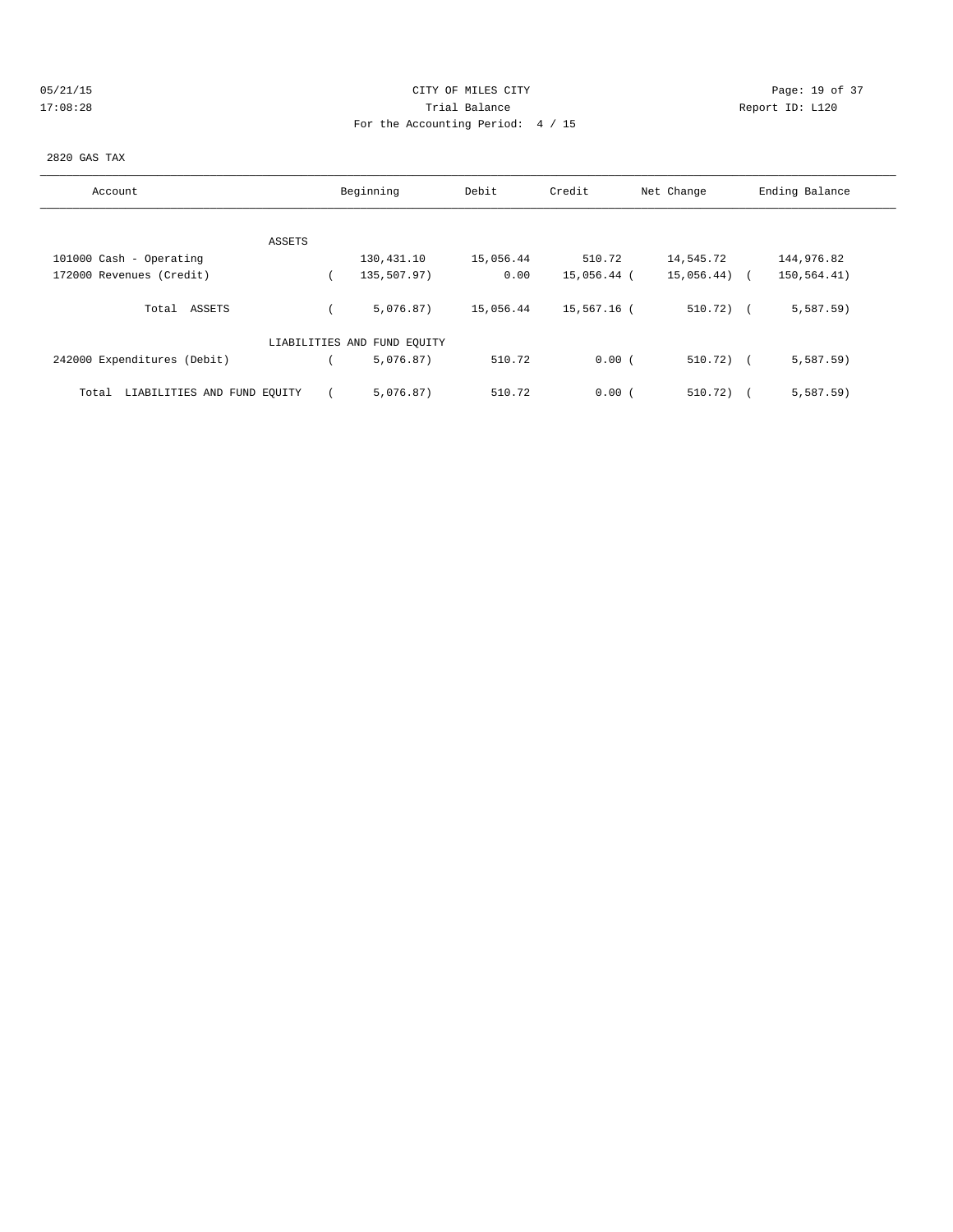# 05/21/15 **Page: 20 of 37** CITY OF MILES CITY **CITY Page: 20 of 37** 17:08:28 Trial Balance Report ID: L120 For the Accounting Period: 4 / 15

#### 2850 911 EMERGENCY

| Account                              |        | Beginning                   | Debit     | Credit       | Net Change    | Ending Balance |
|--------------------------------------|--------|-----------------------------|-----------|--------------|---------------|----------------|
|                                      |        |                             |           |              |               |                |
|                                      | ASSETS |                             |           |              |               |                |
| 101000 Cash - Operating              |        | 114,190.12                  | 16.78     | $5,912.33$ ( | 5,895.55)     | 108,294.57     |
| 172000 Revenues (Credit)             |        | 179,861.84)                 | 0.00      | $16.78$ (    | $16.78$ (     | 179,878.62)    |
| Total ASSETS                         |        | 65,671.72)                  | 16.78     | $5,929.11$ ( | $5,912.33)$ ( | 71,584.05)     |
|                                      |        | LIABILITIES AND FUND EQUITY |           |              |               |                |
| 202000 Accounts Payable              |        | 0.00                        | 5,912.33  | 5,912.33     | 0.00          | 0.00           |
| 242000 Expenditures (Debit)          |        | 174, 273.87)                | 5,912.33  | 0.00(        | 5,912,33)     | 180,186.20)    |
| 271000 Unreserved Fund Balance       |        | 108,602.15                  | 0.00      | 0.00         | 0.00          | 108,602.15     |
| LIABILITIES AND FUND EQUITY<br>Total |        | 65,671.72)                  | 11,824.66 | $5,912.33$ ( | 5, 912, 33)   | 71,584.05)     |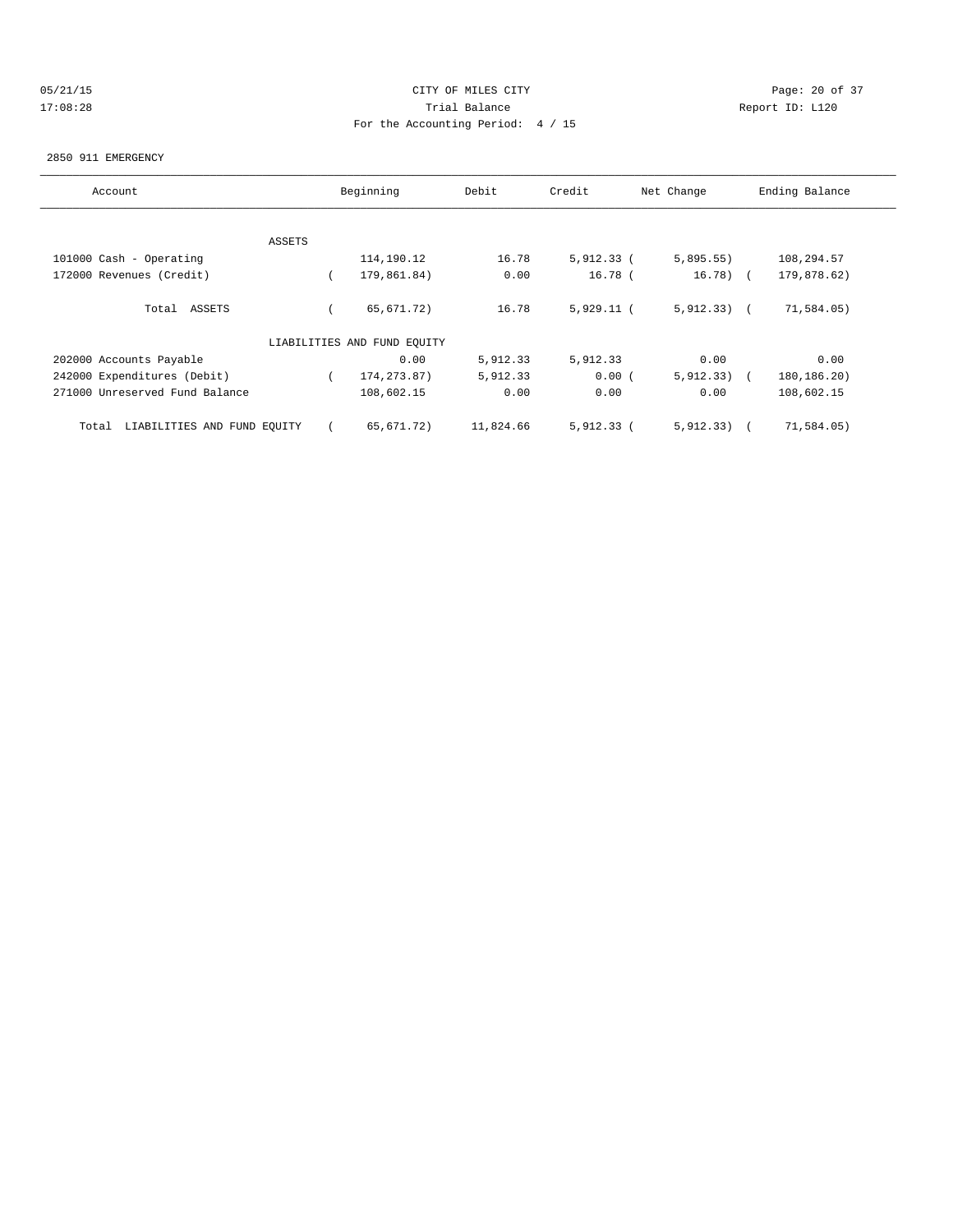# 05/21/15 Page: 21 of 37 17:08:28 Trial Balance Report ID: L120 For the Accounting Period: 4 / 15

#### 2880 LIBRARY GRANTS

| Account                                | Beginning                   | Debit  | Credit     | Net Change  | Ending Balance |
|----------------------------------------|-----------------------------|--------|------------|-------------|----------------|
|                                        |                             |        |            |             |                |
| ASSETS                                 |                             |        |            |             |                |
| 101003 Cash - per capita               | 10,029.09                   | 0.00   | 0.00       | 0.00        | 10,029.09      |
| $101020$ Cash - Op/ILL                 | 45,610.70                   | 0.00   | 0.00       | 0.00        | 45,610.70      |
| 101030 Cash - Sagebrush Fed/Base Grant | 7,738.20                    | 0.00   | $165.65$ ( | 165.65)     | 7,572.55       |
| 101033 Library - Humanities Grant      | 502.08                      | 0.00   | 0.00       | 0.00        | 502.08         |
| 172000 Revenues (Credit)               | 11,557.69)                  | 0.00   | 0.00       | 0.00        | 11,557.69)     |
| Total ASSETS                           | 52,322.38                   | 0.00   | 165.65 (   | 165.65)     | 52,156.73      |
|                                        | LIABILITIES AND FUND EQUITY |        |            |             |                |
| 202000 Accounts Payable                | 0.00                        | 165.65 | 165.65     | 0.00        | 0.00           |
| 242000 Expenditures (Debit)            | 6, 232.36)                  | 165.65 | 0.00(      | $165.65)$ ( | 6,398.01)      |
| 271000 Unreserved Fund Balance         | 58,554.74                   | 0.00   | 0.00       | 0.00        | 58,554.74      |
| LIABILITIES AND FUND EQUITY<br>Total   | 52, 322.38                  | 331.30 | $165.65$ ( | 165.65)     | 52,156.73      |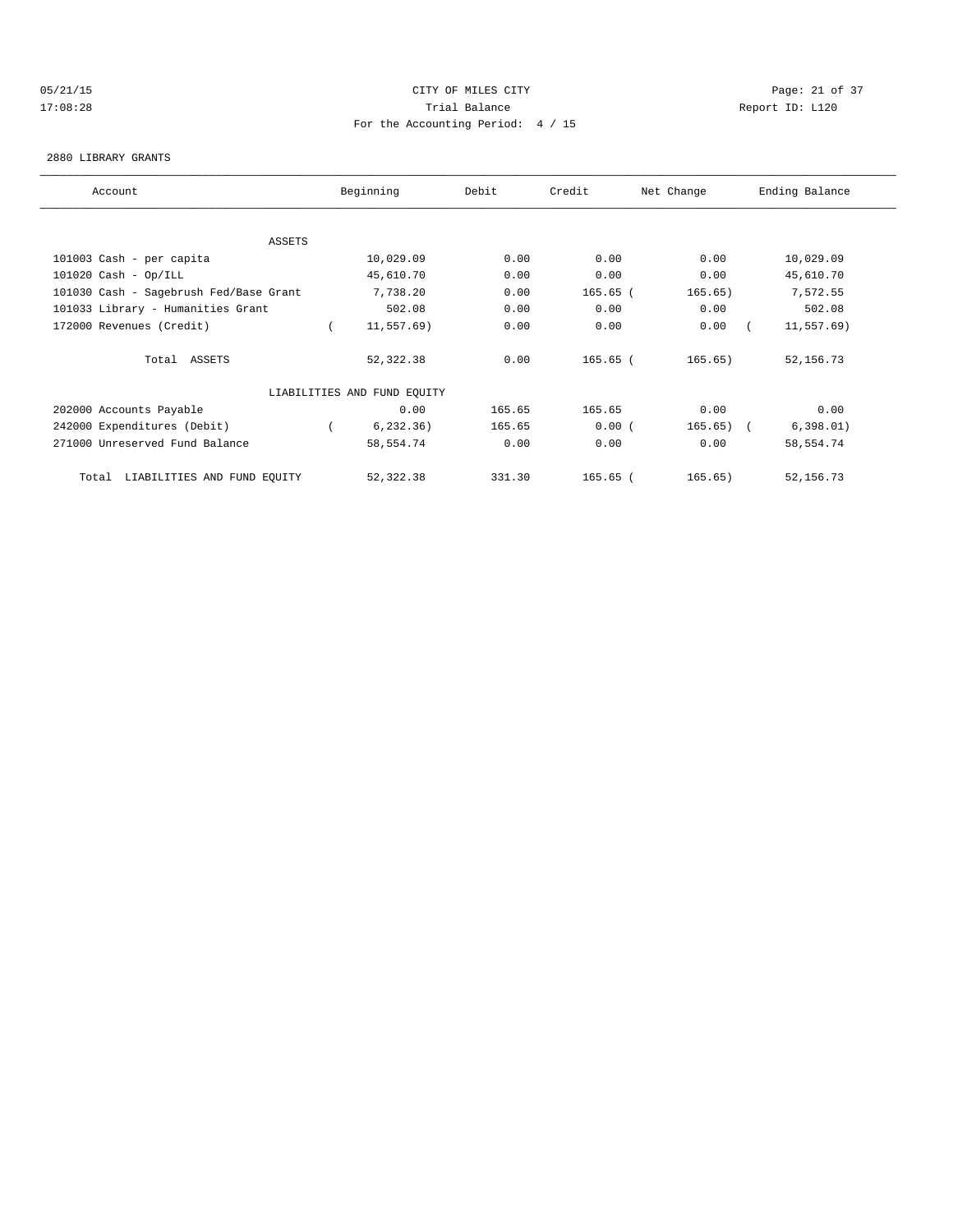### 05/21/15 **Page: 22 of 37** CITY OF MILES CITY **CITY Page: 22 of 37** 17:08:28 Trial Balance Report ID: L120 For the Accounting Period: 4 / 15

2935 Historic Preservation

| Account                                    | Beginning                   | Debit  | Credit   | Net Change | Ending Balance |
|--------------------------------------------|-----------------------------|--------|----------|------------|----------------|
|                                            |                             |        |          |            |                |
| ASSETS                                     |                             |        |          |            |                |
| 101000 Cash - Operating                    | 2,815.46                    | 628.48 | 461.69   | 166.79     | 2,982.25       |
| 101036 Cash HP- CDBG-ED Grant              | 778.80                      | 0.00   | 0.00     | 0.00       | 778.80         |
| 101038 Cash HP- Sandra Anderson Charitable | 238.50                      | 0.00   | 0.00     | 0.00       | 238.50         |
| 132000 Due From Government (Short Term)    | 3,286.38                    | 0.00   | 0.00     | 0.00       | 3,286.38       |
| 172000 Revenues (Credit)                   | 29, 145. 75)                | 0.00   | 0.00     | 0.00       | 29, 145. 75)   |
| Total ASSETS                               | 22,026.61)                  | 628.48 | 461.69   | 166.79     | 21,859.82)     |
|                                            | LIABILITIES AND FUND EQUITY |        |          |            |                |
| 202000 Accounts Payable                    | 0.00                        | 461.69 | 461.69   | 0.00       | 0.00           |
| 242000 Expenditures (Debit)                | 23,051.36)                  | 461.69 | 628.48   | 166.79     | 22,884.57)     |
| 271000 Unreserved Fund Balance             | 1,024.75                    | 0.00   | 0.00     | 0.00       | 1,024.75       |
| LIABILITIES AND FUND EQUITY<br>Total       | 22,026.61)                  | 923.38 | 1,090.17 | 166.79     | 21,859.82)     |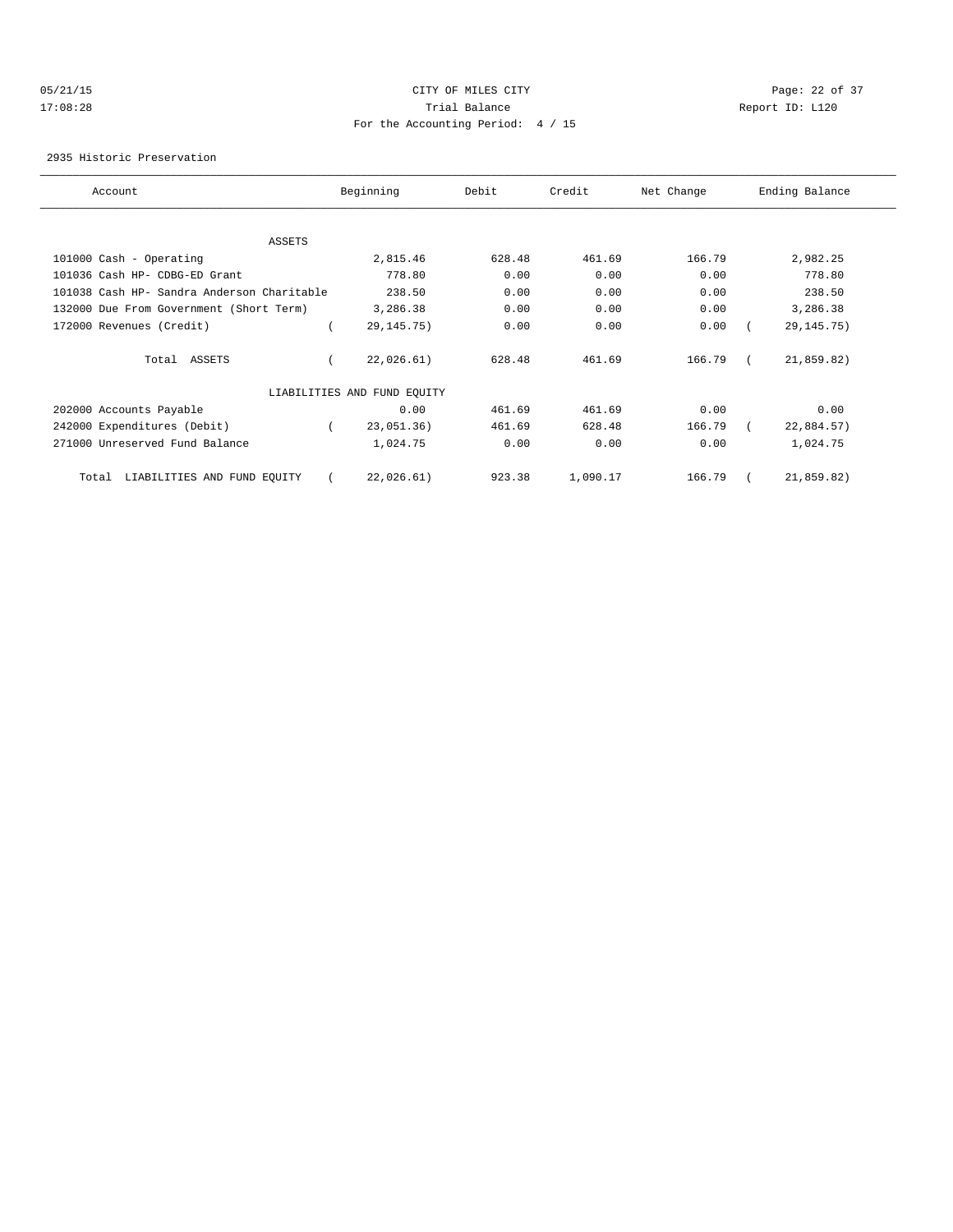| 05/21/15 | CITY OF MILES CITY                | Page: $23$ o    |
|----------|-----------------------------------|-----------------|
| 17:08:28 | Trial Balance                     | Report ID: L120 |
|          | For the Accounting Period: 4 / 15 |                 |

Page: 23 of 37

### 2985 RETIRED SENIOR VOLUNTEER PROG (RSVP)

| Account                                    |          | Beginning                   | Debit     | Credit       | Net Change     | Ending Balance |             |  |
|--------------------------------------------|----------|-----------------------------|-----------|--------------|----------------|----------------|-------------|--|
|                                            |          |                             |           |              |                |                |             |  |
| ASSETS                                     |          |                             |           |              |                |                |             |  |
| 101000 Cash - Operating                    |          | 8,435.88)                   | 1,081.21  | 4,813.89 (   | 3,732.68) (    |                | 12, 168.56) |  |
| 101004 RSVP Non-Federal Cash Operating-Cus |          | 15,781.03                   | 3,147.00  | 1,116.88     | 2,030.12       |                | 17,811.15   |  |
| 101006 Cash- operating-Fallon              |          | 1,659.36)                   | 2,338.95  | 2,128.89     | 210.06         |                | 1,449.30)   |  |
| 101007 RSVP Non-Federal Cash Operating- Fa |          | 961.19                      | 0.00      | 0.00         | 0.00           |                | 961.19      |  |
| 103100 Petty Cash-                         |          | 200.00                      | 0.00      | 0.00         | 0.00           |                | 200.00      |  |
| 172000 Revenues (Credit)                   |          | 64,792.28)                  | 0.00      | $5,488.27$ ( | $5,488,27$ (   |                | 70, 280.55) |  |
| Total ASSETS                               |          | 57,945.30)                  | 6,567.16  | 13,547.93 (  | $6,980.77$ ) ( |                | 64,926.07)  |  |
|                                            |          | LIABILITIES AND FUND EQUITY |           |              |                |                |             |  |
| 202000 Accounts Payable                    |          | 0.00                        | 2,166.88  | 2,166.88     | 0.00           |                | 0.00        |  |
| 242000 Expenditures (Debit)                | $\left($ | 60,025.86)                  | 8,777.37  | 1,796.60 (   | $6,980.77$ ) ( |                | 67,006.63)  |  |
| 271000 Unreserved Fund Balance             |          | 2,080.56                    | 0.00      | 0.00         | 0.00           |                | 2,080.56    |  |
| Total LIABILITIES AND FUND EQUITY          |          | 57,945.30)                  | 10,944.25 | $3,963.48$ ( | $6,980.77$ ) ( |                | 64,926.07)  |  |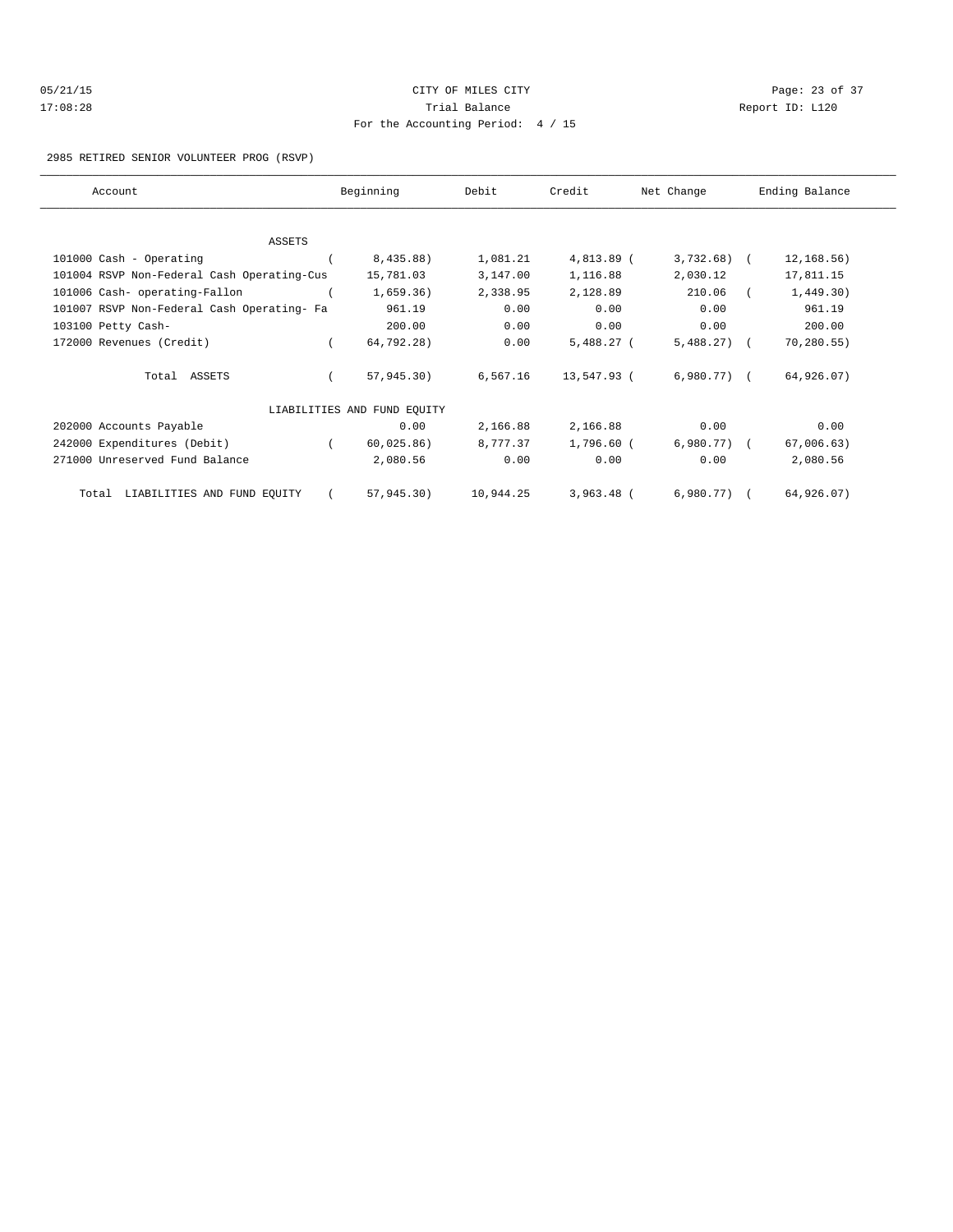| 05/21/15 | CITY OF MILES CITY                | Page: 24 of 37  |
|----------|-----------------------------------|-----------------|
| 17:08:28 | Trial Balance                     | Report ID: L120 |
|          | For the Accounting Period: 4 / 15 |                 |

4000 General Fund Capitol Improvement Fund

| Account                              |        | Beginning                   | Debit | Credit | Net Change | Ending Balance |
|--------------------------------------|--------|-----------------------------|-------|--------|------------|----------------|
|                                      |        |                             |       |        |            |                |
|                                      | ASSETS |                             |       |        |            |                |
| 101000 Cash - Operating              |        | 107,140.73                  | 15.75 | 0.00   | 15.75      | 107, 156.48    |
| 172000 Revenues (Credit)             |        | 155.20                      | 0.00  | 15.75( | $15.75)$ ( | 170.95)        |
| Total ASSETS                         |        | 106,985.53                  | 15.75 | 15.75  | 0.00       | 106,985.53     |
|                                      |        | LIABILITIES AND FUND EQUITY |       |        |            |                |
| 242000 Expenditures (Debit)          |        | 107,977.00)                 | 0.00  | 0.00   | 0.00       | 107,977.00)    |
| 271000 Unreserved Fund Balance       |        | 214,962.53                  | 0.00  | 0.00   | 0.00       | 214,962.53     |
| LIABILITIES AND FUND EQUITY<br>Total |        | 106,985.53                  | 0.00  | 0.00   | 0.00       | 106,985.53     |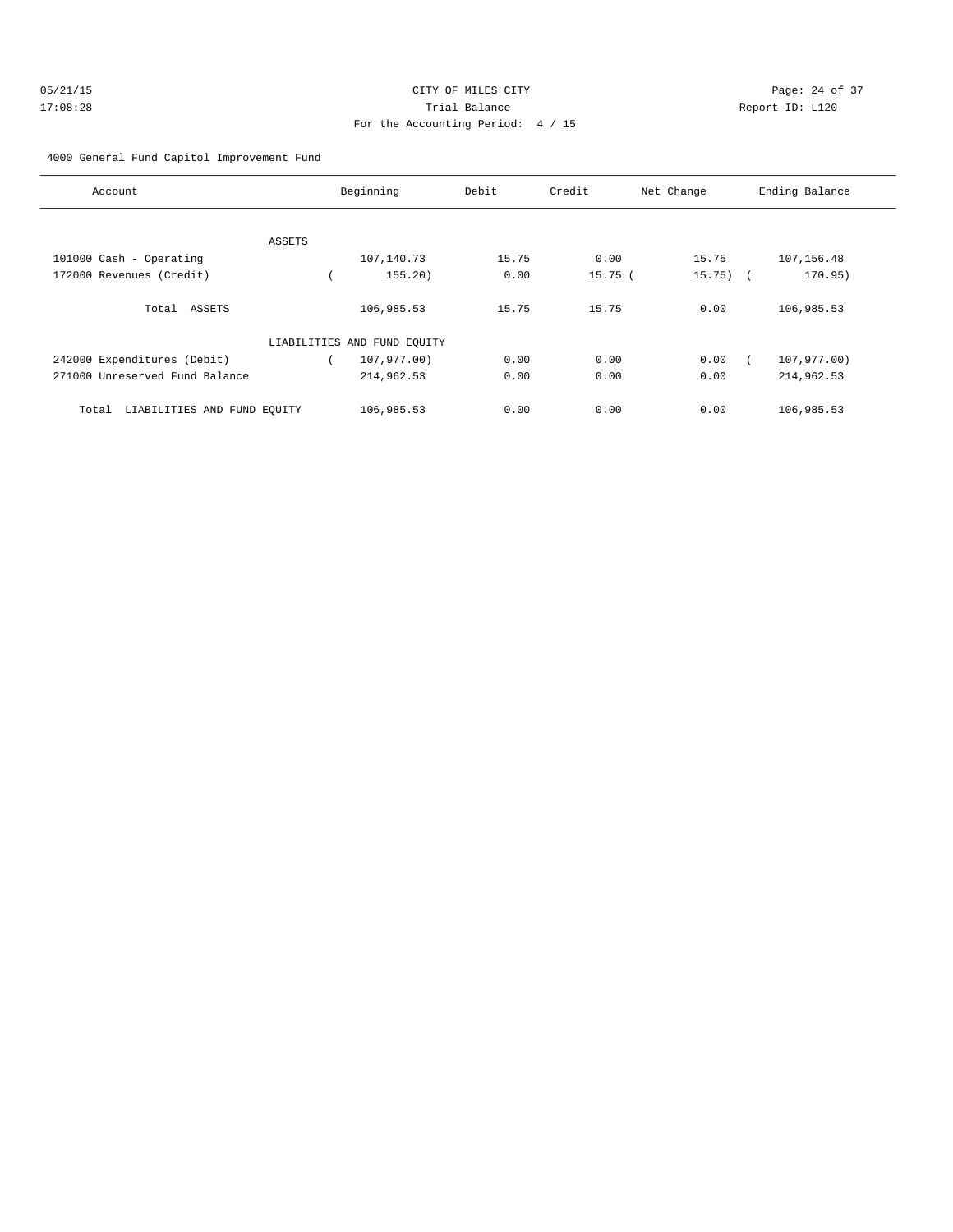| 05/21/15 | CITY OF MILES CITY                |                 | Page: 25 of 37 |
|----------|-----------------------------------|-----------------|----------------|
| 17:08:28 | Trial Balance                     | Report ID: L120 |                |
|          | For the Accounting Period: 4 / 15 |                 |                |

4060 CAPITAL IMPROV-PUBLIC WORKS

| Account                              | Beginning                   | Debit  | Credit   | Net Change | Ending Balance |
|--------------------------------------|-----------------------------|--------|----------|------------|----------------|
|                                      |                             |        |          |            |                |
| ASSETS                               |                             |        |          |            |                |
| 101000 Cash - Operating              | 186,746.46                  | 877.45 | 0.00     | 877.45     | 187,623.91     |
| 172000 Revenues (Credit)             | 212,544.93)                 | 0.00   | 877.45 ( | 877.45) (  | 213, 422.38)   |
| Total ASSETS                         | 25.798.47                   | 877.45 | 877.45   | 0.00       | 25,798.47)     |
|                                      | LIABILITIES AND FUND EQUITY |        |          |            |                |
| 242000 Expenditures (Debit)          | 97,480.00)                  | 0.00   | 0.00     | 0.00       | 97,480.00)     |
| 271000 Unreserved Fund Balance       | 71,681.53                   | 0.00   | 0.00     | 0.00       | 71,681.53      |
| LIABILITIES AND FUND EQUITY<br>Total | 25,798.47)                  | 0.00   | 0.00     | 0.00       | 25,798.47)     |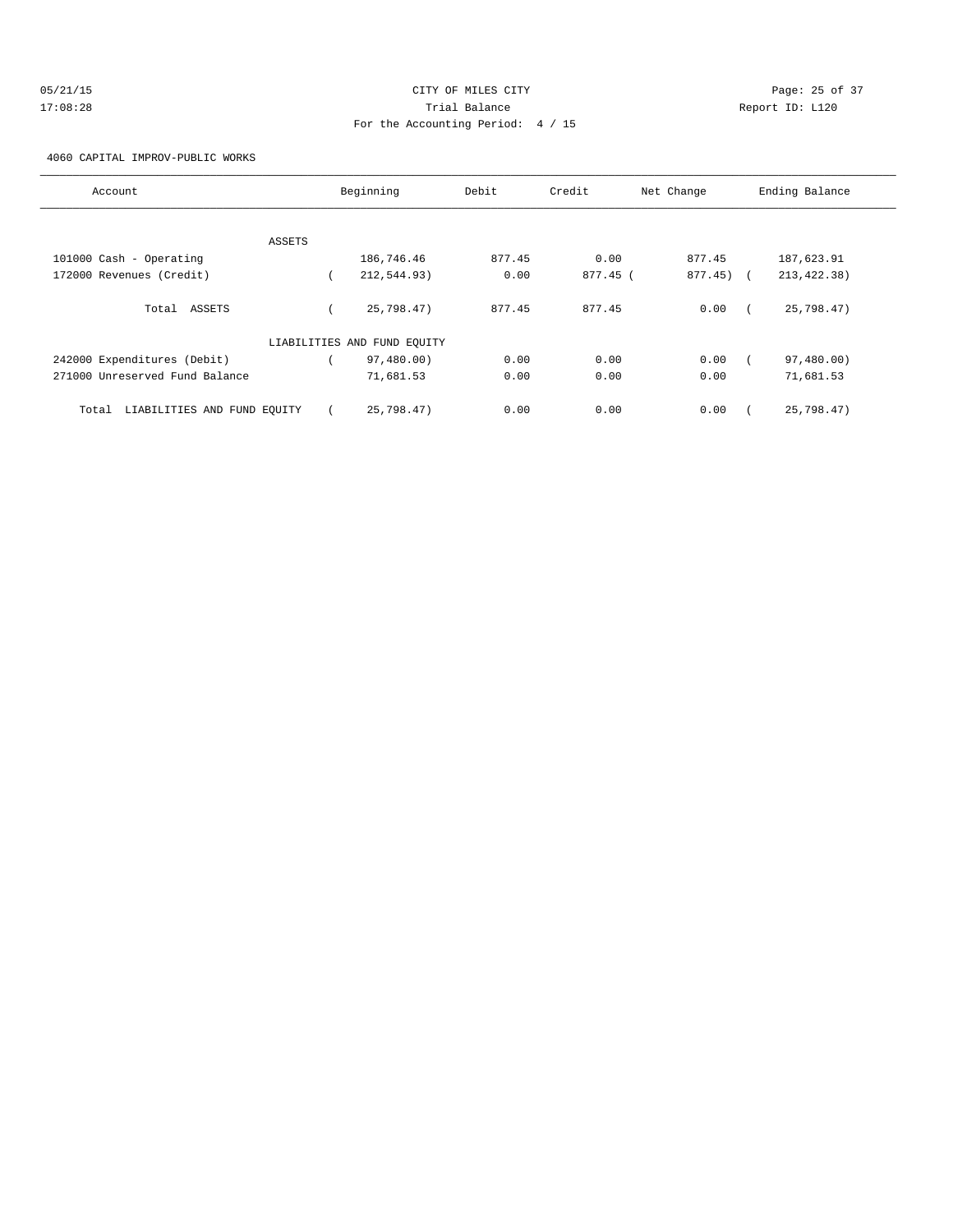# 05/21/15 **Page: 26 of 37** CITY OF MILES CITY **CITY Page: 26 of 37** 17:08:28 Trial Balance Report ID: L120 For the Accounting Period: 4 / 15

#### 5210 WATER UTILITY

| Account                                                   | Beginning                   | Debit      | Credit       | Net Change  | Ending Balance              |
|-----------------------------------------------------------|-----------------------------|------------|--------------|-------------|-----------------------------|
|                                                           |                             |            |              |             |                             |
| ASSETS                                                    |                             |            |              |             |                             |
| 101000 Cash - Operating                                   | 1,784,643.62                | 131,210.18 | 108,070.68   | 23,139.50   | 1,807,783.12                |
| 101010 Deposit Cash                                       | 77,700.00                   | 3,250.00   | 1,750.00     | 1,500.00    | 79,200.00                   |
| 102240 Cash - Replacement & Depreciation                  | 1,489,589.35                | 0.00       | 0.00         | 0.00        | 1,489,589.35                |
| 102250 Cash - System Devlopment Fees                      | 266, 273. 25                | 4,200.00   | 0.00         | 4,200.00    | 270, 473.25                 |
| 102270 Cash - Curb Stop Replacement Fee                   | 225,125.00                  | 3,528.67   | 681.20       | 2,847.47    | 227,972.47                  |
| 102312 RevBnd/CurYearDebt-DNRC/CarbonTank                 | 52,698.15                   | 11,454.38  | 0.00         | 11,454.38   | 64, 152.53                  |
| 102313 RevBnd/CurYearDebt-DNRC/NE WtrLine                 | 41,372.74                   | 11,749.79  | 0.00         | 11,749.79   | 53, 122. 53                 |
| 102315 RevBnd/CurYearDebt-ARRA/NE Water Li                | 4,466.92                    | 1,493.96   | 0.00         | 1,493.96    | 5,960.88                    |
| 102322 RevBnd/Reserve-DNRC/CarbonTank                     | 153,009.00                  | 0.00       | 0.00         | 0.00        | 153,009.00                  |
| 102323 RevBnd/Reserve-DNRC/NE WtrLine                     | 128,653.00                  | 0.00       | 0.00         | 0.00        | 128,653.00                  |
| 102325 RevBnd/Reserve-ARRA B-NE Waterline                 | 18,245.00                   | 0.00       | 0.00         | 0.00        | 18,245.00                   |
| 103000 Petty Cash                                         | 330.00                      | 0.00       | 0.00         | 0.00        | 330.00                      |
| 122000 Accounts Receivable                                | 147,306.47                  | 145,507.30 | 132, 213.56  | 13,293.74   | 160,600.21                  |
| 122020 Accounts Receivable-\$2.00 State Ass               | 353.30                      | 0.00       | 351.30 (     | 351.30)     | 2.00                        |
| 172000 Revenues (Credit)                                  | 1,498,717.45)               | 91.98      | 147,262.37 ( | 147,170.39) | 1,645,887.84)<br>$\left($   |
| 181000 Land                                               | 41,844.00                   | 0.00       | 0.00         | 0.00        | 41,844.00                   |
| 182000 Buildings                                          | 22,997.00                   | 0.00       | 0.00         | 0.00        | 22,997.00                   |
| 182100 Allowance for Depr - Buildings (Cre(               | 22,997.00)                  | 0.00       | 0.00         | 0.00        | 22,997.00)                  |
| 186000 Machinery and Equipment                            | 378,485.70                  | 0.00       | 0.00         | 0.00        | 378,485.70                  |
| 186100 Allowance for Depr - Machinery & Eq(               | 217,584.00)                 | 0.00       | 0.00         | 0.00        | 217,584.00)                 |
| 188000 Const. Work in Progress-NE Wtr Line                | 1.42                        | 0.00       | 0.00         | 0.00        | 1.42                        |
| 189100 Source of Supply                                   | 3, 448, 234.49              | 0.00       | 0.00         | 0.00        | 3, 448, 234.49              |
| 189110 Allowance for Depreciation - Source(               | 432,197.00)                 | 0.00       | 0.00         | 0.00        | 432,197.00)<br>$\left($     |
| 189300 Treatment Plant                                    | 3,716,158.00                | 0.00       | 0.00         | 0.00        | 3,716,158.00                |
| 189310 Allowance for Depr - Treatment Plan( 1,781,483.00) |                             | 0.00       | 0.00         | 0.00        | (1, 781, 483.00)            |
| 189400 Transmission & Distribution                        | 12,951,364.97               | 0.00       | 0.00         | 0.00        | 12,951,364.97               |
| 189410 Allowance for Depr - Trans & Distri( 3,288,323.00) |                             | 0.00       | 0.00         | 0.00        | (3, 288, 323.00)            |
| Total ASSETS                                              | 17,707,549.93               | 312,486.26 | 390,329.11 ( | 77,842.85)  | 17,629,707.08               |
|                                                           | LIABILITIES AND FUND EQUITY |            |              |             |                             |
| 202000 Accounts Payable                                   | 0.00                        | 24,099.79  | 24,099.79    | 0.00        | 0.00                        |
| 214000 Deposits Payable                                   | 77,699.50                   | 1,750.00   | 3,250.00     | 1,500.00    | 79,199.50                   |
| 214010 Refunds Payable<br>$\left($                        | 530.79)                     | 340.14     | 340.14       | 0.00        | 530.79)                     |
| 231000 BONDS PAYABLE                                      | 4,983,000.00                | 0.00       | 0.00         | 0.00        | 4,983,000.00                |
| 238000 Other Post Employment Benefits                     | 28,280.00                   | 0.00       | 0.00         | 0.00        | 28,280.00                   |
| 239000 Compensated Absences Payable                       | 80,052.00                   | 0.00       | 0.00         | 0.00        | 80,052.00                   |
| 242000 Expenditures (Debit)<br>$\left($                   | 1,002,423.30)               | 79,342.85  | 0.00(        | 79,342.85)  | 1,081,766.15)<br>$\sqrt{2}$ |
| 250300 Reserve Revenue Bond - Current Debt                | 323, 303.85                 | 0.00       | 0.00         | 0.00        | 323,303.85                  |
| 250500 Reserve - System Dev Fees                          | 171,098.25                  | 0.00       | 0.00         | 0.00        | 171,098.25                  |
| 250600 Reserve for Replacement & Depreciat                | 1,351,889.30                | 0.00       | 0.00         | 0.00        | 1,351,889.30                |
| 272000 Unreserved Retained Earnings                       | 11,695,181.12               | 0.00       | 0.00         | 0.00        | 11,695,181.12               |
| Total LIABILITIES AND FUND EQUITY                         | 17,707,549.93               | 105,532.78 | 27,689.93 (  | 77,842.85)  | 17,629,707.08               |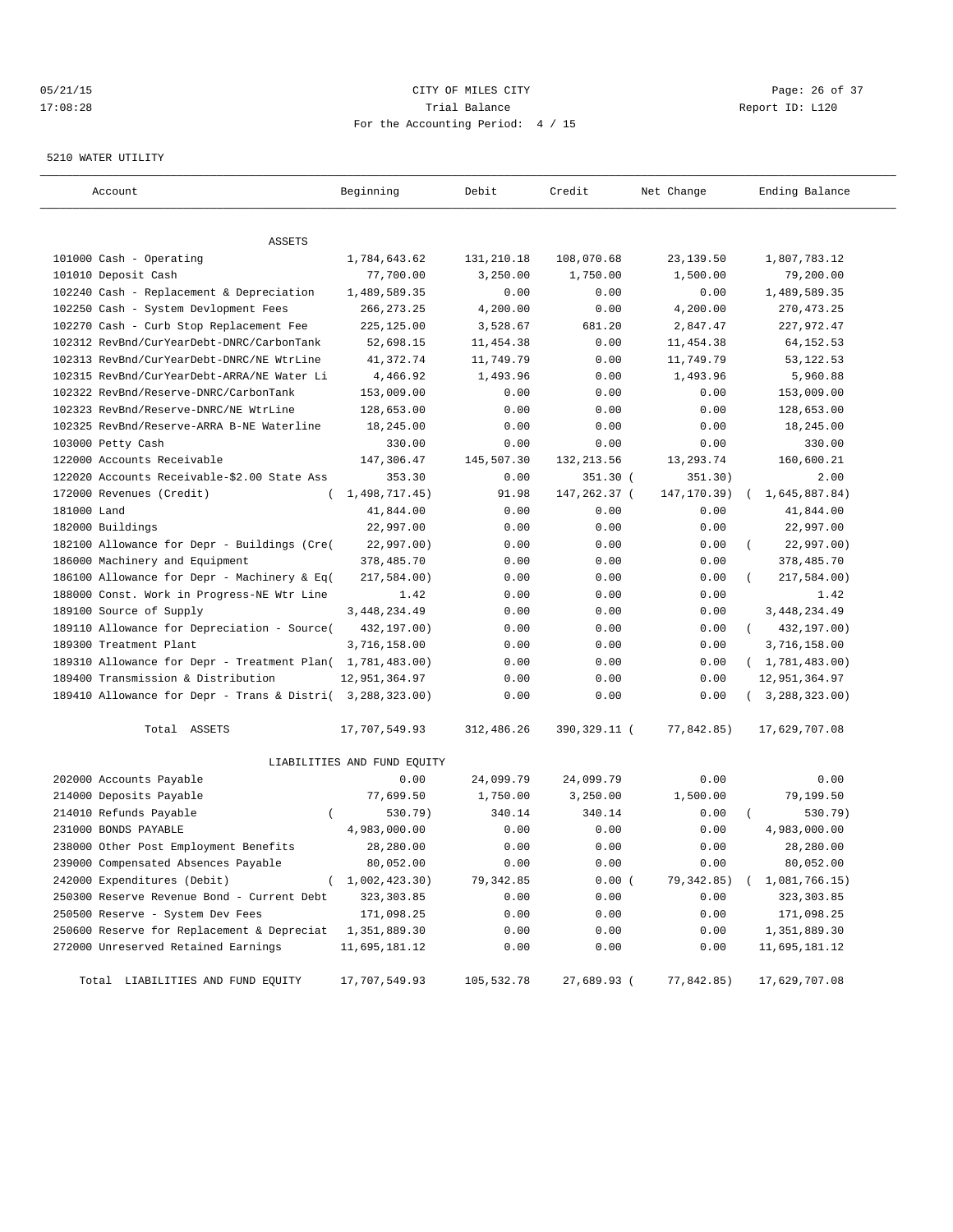# 05/21/15 **DESEMBLE CREAM CONTROL** CONTROL CONTROL CONTROL CONTROL CONTROL CONTROL CONTROL CONTROL CONTROL CONTROL CONTROL CONTROL CONTROL CONTROL CONTROL CONTROL CONTROL CONTROL CONTROL CONTROL CONTROL CONTROL CONTROL CONT 17:08:28 Trial Balance Report ID: L120 For the Accounting Period: 4 / 15

#### 5310 SEWER UTILITY

| Account                                     | Beginning                   | Debit      | Credit        | Net Change | Ending Balance   |
|---------------------------------------------|-----------------------------|------------|---------------|------------|------------------|
|                                             |                             |            |               |            |                  |
| ASSETS                                      |                             |            |               |            |                  |
| 101000 Cash - Operating                     | 529, 357. 16                | 91,657.39  | 76, 361.39    | 15,296.00  | 544,653.16       |
| 102240 Cash - Replacement & Depreciation    | 195,098.39                  | 0.00       | 0.00          | 0.00       | 195,098.39       |
| 102250 Cash - System Devlopment Fees        | 135,720.91                  | 960.00     | 0.00          | 960.00     | 136,680.91       |
| 102280 WWtr Treatment Plant-Phase I Constr  | 575,694.46                  | 0.00       | 0.00          | 0.00       | 575,694.46       |
| 102316 RevBnd/CurYearDebt-Phase 1 Haynes L  | 125, 246.44                 | 8,452.50   | 0.00          | 8,452.50   | 133,698.94       |
| 102390 REV BOND/RESERVE-Sewer Phase 1       | 101,735.00                  | 0.00       | 0.00          | 0.00       | 101,735.00       |
| 122000 Accounts Receivable                  | 107,050.65                  | 91,753.38  | 90,381.22     | 1,372.16   | 108,422.81       |
| 172000 Revenues (Credit)                    | 855,054.61)                 | 152.70     | 94, 142. 25 ( | 93,989.55) | 949,044.16)      |
| 181000 Land                                 | 2.00                        | 0.00       | 0.00          | 0.00       | 2.00             |
| 186000 Machinery and Equipment              | 600,909.18                  | 0.00       | 0.00          | 0.00       | 600,909.18       |
| 186100 Allowance for Depr - Machinery & Eq( | 344,225.00)                 | 0.00       | 0.00          | 0.00       | 344,225.00)      |
| 188000 Const. Work in Progress-NE Wtr Line  | 1,625,790.72                | 0.00       | 0.00          | 0.00       | 1,625,790.72     |
| 189300 Treatment Plant                      | 2,928,761.61                | 0.00       | 0.00          | 0.00       | 2,928,761.61     |
| 189310 Allowance for Depr - Treatment Plan( | 1,235,318.00)               | 0.00       | 0.00          | 0.00       | (1, 235, 318.00) |
| 189400 Transmission & Distribution          | 4,028,819.40                | 0.00       | 0.00          | 0.00       | 4,028,819.40     |
| 189410 Allowance for Depr - Trans & Distri( | 1,205,307.00)               | 0.00       | 0.00          | 0.00       | 1, 205, 307.00   |
| Total ASSETS                                | 7, 314, 281.31              | 192,975.97 | 260,884.86 (  | 67,908.89) | 7, 246, 372.42   |
|                                             | LIABILITIES AND FUND EQUITY |            |               |            |                  |
| 202000 Accounts Payable                     | 0.00                        | 22,788.23  | 22,788.23     | 0.00       | 0.00             |
| 231300 Bonds Pay 1979 Issue                 | 1,396,000.00                | 0.00       | 0.00          | 0.00       | 1,396,000.00     |
| 238000 Other Post Employment Benefits       | 20,235.00                   | 0.00       | 0.00          | 0.00       | 20,235.00        |
| 239000 Compensated Absences Payable         | 58,969.00                   | 0.00       | 0.00          | 0.00       | 58,969.00        |
| 242000 Expenditures (Debit)                 | 869,836.52)                 | 67,908.89  | 0.00(         | 67,908.89) | 937, 745.41)     |
| 250500 Reserve - System Dev Fees            | 82,925.91                   | 0.00       | 0.00          | 0.00       | 82,925.91        |
| 250600 Reserve for Replacement & Depreciat  | 1,666,491.83                | 0.00       | 0.00          | 0.00       | 1,666,491.83     |
| 272000 Unreserved Retained Earnings         | 4,959,496.09                | 0.00       | 0.00          | 0.00       | 4,959,496.09     |
| LIABILITIES AND FUND EQUITY<br>Total        | 7, 314, 281.31              | 90,697.12  | 22,788.23 (   | 67,908.89) | 7, 246, 372.42   |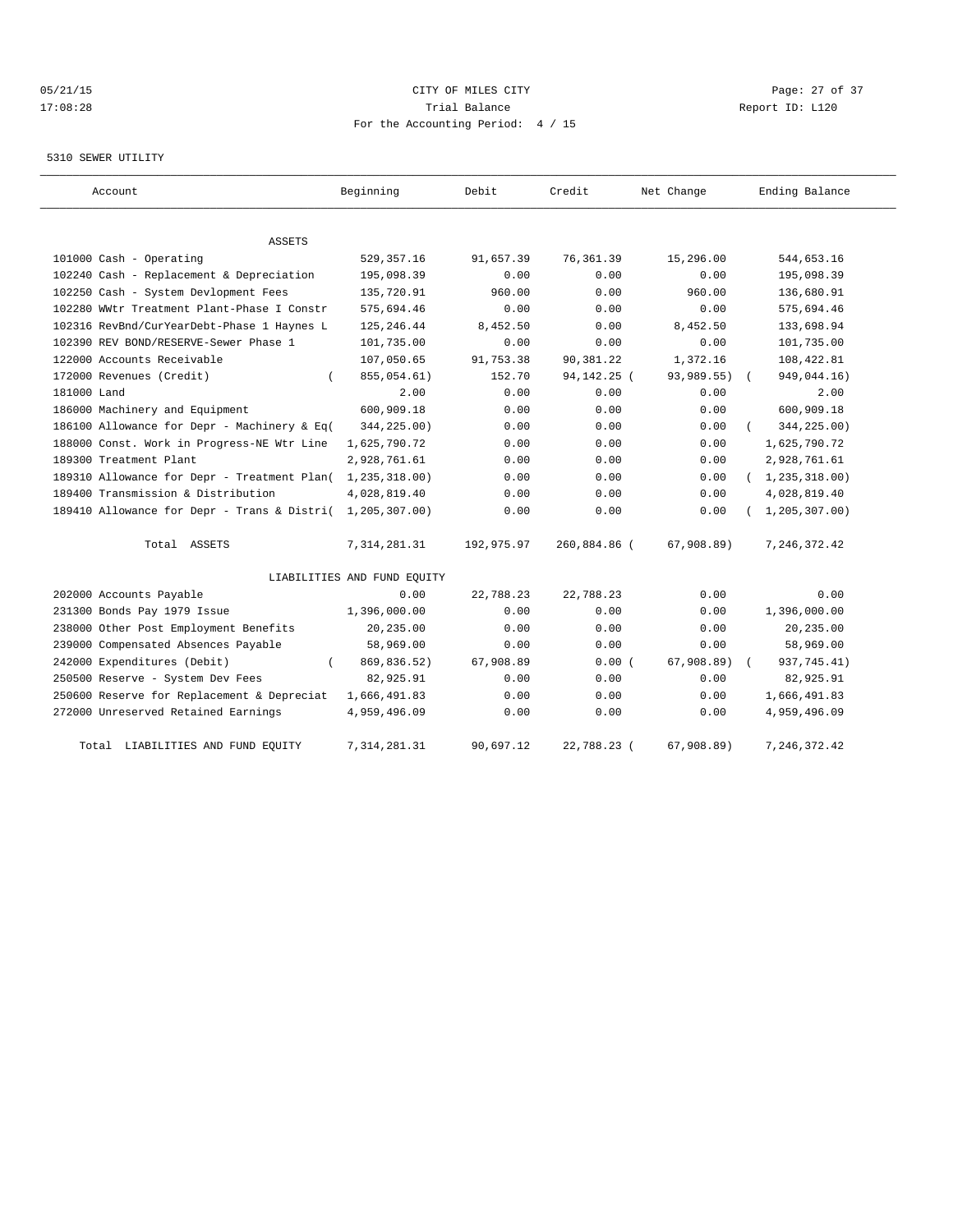# 05/21/15 **Page: 28 of 37** CITY OF MILES CITY **CITY Page: 28 of 37** 17:08:28 Trial Balance Report ID: L120 For the Accounting Period: 4 / 15

#### 5510 AMBULANCE FUND

| Account                                     | Beginning                   | Debit       | Credit      | Net Change    | Ending Balance             |
|---------------------------------------------|-----------------------------|-------------|-------------|---------------|----------------------------|
| <b>ASSETS</b>                               |                             |             |             |               |                            |
| 101000 Cash - Operating                     | 262,005.96)                 | 28,013.52   | 42,544.80 ( | $14,531.28$ ( | 276,537.24)                |
| 113211 Taxes Receivable - Real 2011         | 19.68                       | 0.00        | 0.00        | 0.00          | 19.68                      |
| 113212 Taxes Receivable- Real 2012          | 0.43                        | 0.00        | $0.43$ (    | 0.43)         | 0.00                       |
| 113213 Tax Receivables Real-2013            | 16.39                       | 0.00        | 6.50(       | 6.50)         | 9.89                       |
| 113214 Taxes Receivable- Real 2014          | 2,784.07                    | 0.00        | $63.15$ (   | 63.15)        | 2,720.92                   |
| 115208 Taxes Receivable - Personal 2008     | 0.12                        | 0.00        | 0.00        | 0.00          | 0.12                       |
| 115214 Taxes Receivable Personal 2014       | 1.90                        | 0.00        | 1.06(       | 1.06)         | 0.84                       |
| 122000 Accounts Receivable                  | 248, 447. 23                | 2,795.87    | 27,436.00 ( | 24,640.13)    | 223,807.10                 |
| 122100 Acct Receivable                      | 177, 105.67)                | 0.00        | 0.00        | 0.00          | 177, 105.67)               |
| 172000 Revenues (Credit)                    | 757,844.55)                 | 0.00        | 537.81 (    | 537.81)       | 758, 382.36)<br>$\sqrt{2}$ |
| 186000 Machinery and Equipment              | 372,186.93                  | 0.00        | 0.00        | 0.00          | 372,186.93                 |
| 186100 Allowance for Depr - Machinery & Eq( | 211, 306.00)                | 0.00        | 0.00        | 0.00          | 211, 306.00)               |
| Total ASSETS                                | 784,805.43)                 | 30,809.39   | 70,589.75 ( | 39,780.36) (  | 824,585.79)                |
|                                             | LIABILITIES AND FUND EQUITY |             |             |               |                            |
| 202000 Accounts Payable                     | 0.00                        | 12,402.20   | 12,402.20   | 0.00          | 0.00                       |
| 223100 Deferred Revenue - Real Prop Taxes   | 2,619.74                    | 70.08       | 0.00(       | 70.08)        | 2,549.66                   |
| 223200 Deferred Revenue - Pers Prop Taxes ( | 19.35)                      | 1.06        | 0.00(       | $1.06$ ) $($  | 20.41)                     |
| 235000 CONTRACTS/NOTES/LOANS PAYABLE        | 65, 314.26                  | 0.00        | 0.00        | 0.00          | 65, 314.26                 |
| 238000 Other Post Employment Benefits       | 16,024.00                   | 0.00        | 0.00        | 0.00          | 16,024.00                  |
| 239000 Compensated Absences Payable         | 27,037.00                   | 0.00        | 0.00        | 0.00          | 27,037.00                  |
| 242000 Expenditures (Debit)                 | 671,056.36)                 | 39,748.93   | 39.71(      | 39,709.22)    | 710, 765.58)               |
| 272000 Unreserved Retained Earnings         | 224,724.72)                 | 0.00        | 0.00        | 0.00          | 224,724.72)                |
| LIABILITIES AND FUND EQUITY<br>Total        | 784,805.43)                 | 52, 222. 27 | 12,441.91 ( | 39,780.36)    | 824, 585. 79)              |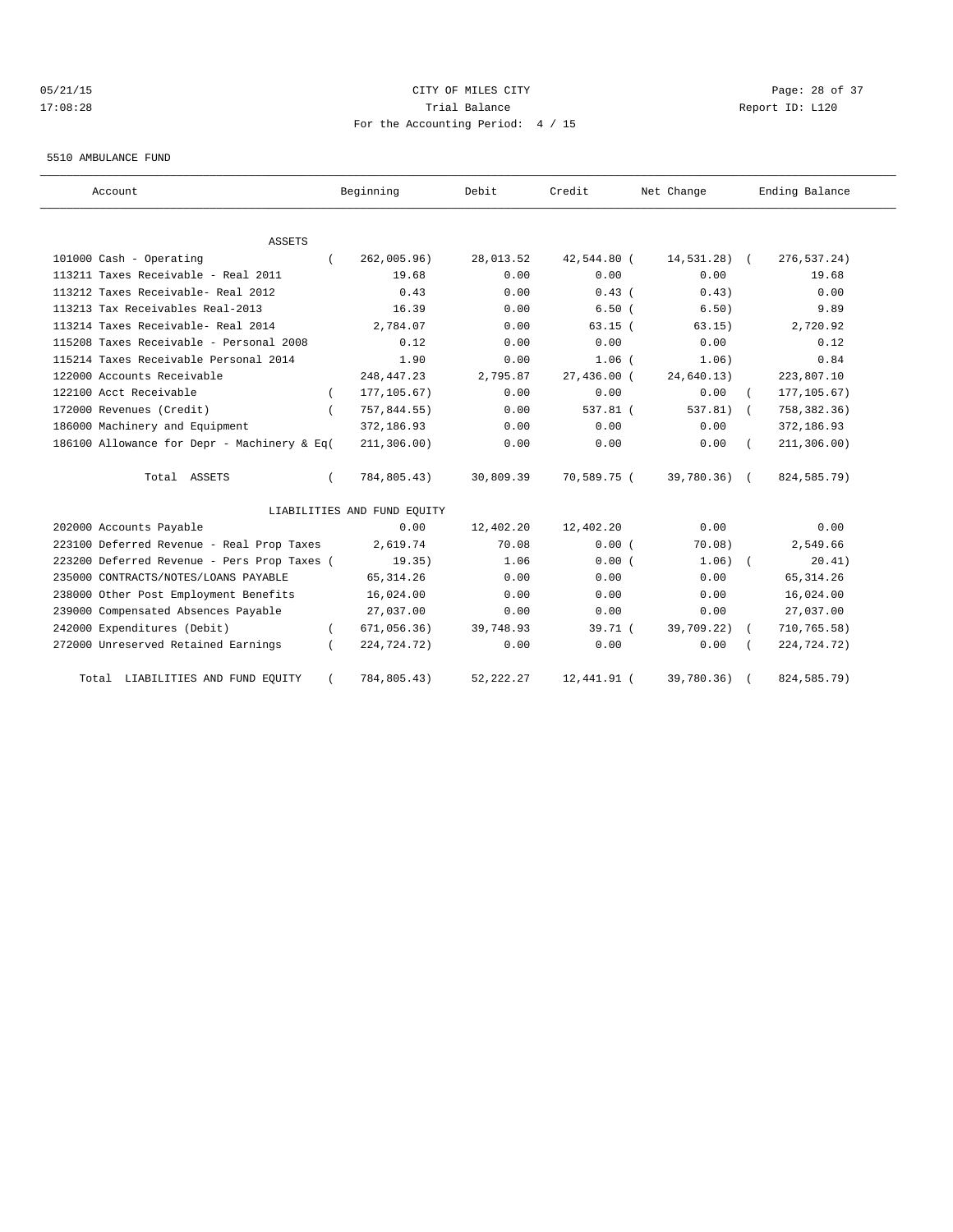# 05/21/15 **Page: 29 of 37** CITY OF MILES CITY **CITY Page: 29 of 37** 17:08:28 Trial Balance Report ID: L120 For the Accounting Period: 4 / 15

5610 AIRPORT OPERATING

| Account                                     | Beginning                   | Debit       | Credit        | Net Change  | Ending Balance |
|---------------------------------------------|-----------------------------|-------------|---------------|-------------|----------------|
| ASSETS                                      |                             |             |               |             |                |
| 101000 Cash - Operating                     | 10,411.88                   | 35, 146. 36 | 67,402.98 (   | 32,256.62)  | 21,844.74)     |
| 101100 Cash-FAA Grant/St Loan-2008          | 6,748.74                    | 0.00        | 0.00          | 0.00        | 6,748.74       |
| 102230 Cash - Surplus/Credit Card Acct      | 4,882.60                    | 15,778.89   | $20.165.68$ ( | 4,386.79)   | 495.81         |
| 103000 Petty Cash                           | 100.00                      | 0.00        | 0.00          | 0.00        | 100.00         |
| 113211 Taxes Receivable - Real 2011         | 11.57                       | 0.00        | 0.00          | 0.00        | 11.57          |
| 113212 Taxes Receivable- Real 2012          | 0.65                        | 0.00        | $0.65$ (      | 0.65)       | 0.00           |
| 113213 Tax Receivables Real-2013            | 24.57                       | 0.00        | 9.75(         | 9.75)       | 14.82          |
| 113214 Taxes Receivable- Real 2014          | 4,176.12                    | 0.00        | 94.73 (       | 94.73)      | 4,081.39       |
| 115208 Taxes Receivable - Personal 2008     | 0.19                        | 0.00        | 0.00          | 0.00        | 0.19           |
| 115214 Taxes Receivable Personal 2014       | 2.85                        | 0.00        | 1.59(         | 1.59)       | 1.26           |
| 122000 Accounts Receivable                  | 381.52                      | 0.00        | 0.00          | 0.00        | 381.52         |
| 132000 Due From Government (Short Term)     | 83, 213.00                  | 0.00        | 0.00          | 0.00        | 83, 213.00     |
| 141000 Prepaid Expense                      | 4,500.00                    | 0.00        | 0.00          | 0.00        | 4,500.00       |
| 172000 Revenues (Credit)<br>$\left($        | 502, 275.15)                | 0.00        | 30,759.57 (   | 30,759.57)  | 533,034.72)    |
| 181000 Land                                 | 19,983.00                   | 0.00        | 0.00          | 0.00        | 19,983.00      |
| 182000 Buildings                            | 677,537.00                  | 0.00        | 0.00          | 0.00        | 677,537.00     |
| 182100 Allowance for Depr - Buildings (Cre( | 337,537.00)                 | 0.00        | 0.00          | 0.00        | 337,537.00)    |
| 184000 Improvements Other Than Buildings    | 8,543,759.48                | 0.00        | 0.00          | 0.00        | 8,543,759.48   |
| 184100 Allowance for Depr - Imp Other Than( | 2, 207, 093.00)             | 0.00        | 0.00          | 0.00        | 2, 207, 093.00 |
| 186000 Machinery and Equipment              | 836, 463.59                 | 0.00        | 0.00          | 0.00        | 836, 463.59    |
| 186100 Allowance for Depr - Machinery & Eq( | 313,582.00)                 | 0.00        | 0.00          | 0.00        | 313,582.00)    |
| 188000 Const. Work in Progress-NE Wtr Line  | 27,005.00                   | 0.00        | 0.00          | 0.00        | 27,005.00      |
| Total ASSETS                                | 6,858,714.61                | 50,925.25   | 118,434.95 (  | 67,509.70)  | 6,791,204.91   |
|                                             | LIABILITIES AND FUND EQUITY |             |               |             |                |
| 202000 Accounts Payable                     | 0.00                        | 60,098.53   | 60,098.53     | 0.00        | 0.00           |
| 223100 Deferred Revenue - Real Prop Taxes   | 3,938.81                    | 105.13      | 0.00(         | 105.13)     | 3,833.68       |
| 223200 Deferred Revenue - Pers Prop Taxes ( | 28.98)                      | 1.59        | 0.00(         | $1.59$ (    | 30.57)         |
| 235150 LTrm Pay/MT Aeronautics              | 19,684.00                   | 0.00        | 0.00          | 0.00        | 19,684.00      |
| 238000 Other Post Employment Benefits       | 7,870.00                    | 0.00        | 0.00          | 0.00        | 7,870.00       |
| 239000 Compensated Absences Payable         | 3,693.00                    | 0.00        | 0.00          | 0.00        | 3,693.00       |
| 242000 Expenditures (Debit)                 | 413, 451.56)                | 67,402.98   | 0.00(         | 67, 402.98) | 480,854.54)    |
| 250600 Reserve for Replacement & Depreciat  | 18,913.67                   | 0.00        | 0.00          | 0.00        | 18,913.67      |
| 272000 Unreserved Retained Earnings         | 7,218,095.67                | 0.00        | 0.00          | 0.00        | 7,218,095.67   |
| Total LIABILITIES AND FUND EQUITY           | 6,858,714.61                | 127,608.23  | $60,098.53$ ( | 67, 509.70  | 6,791,204.91   |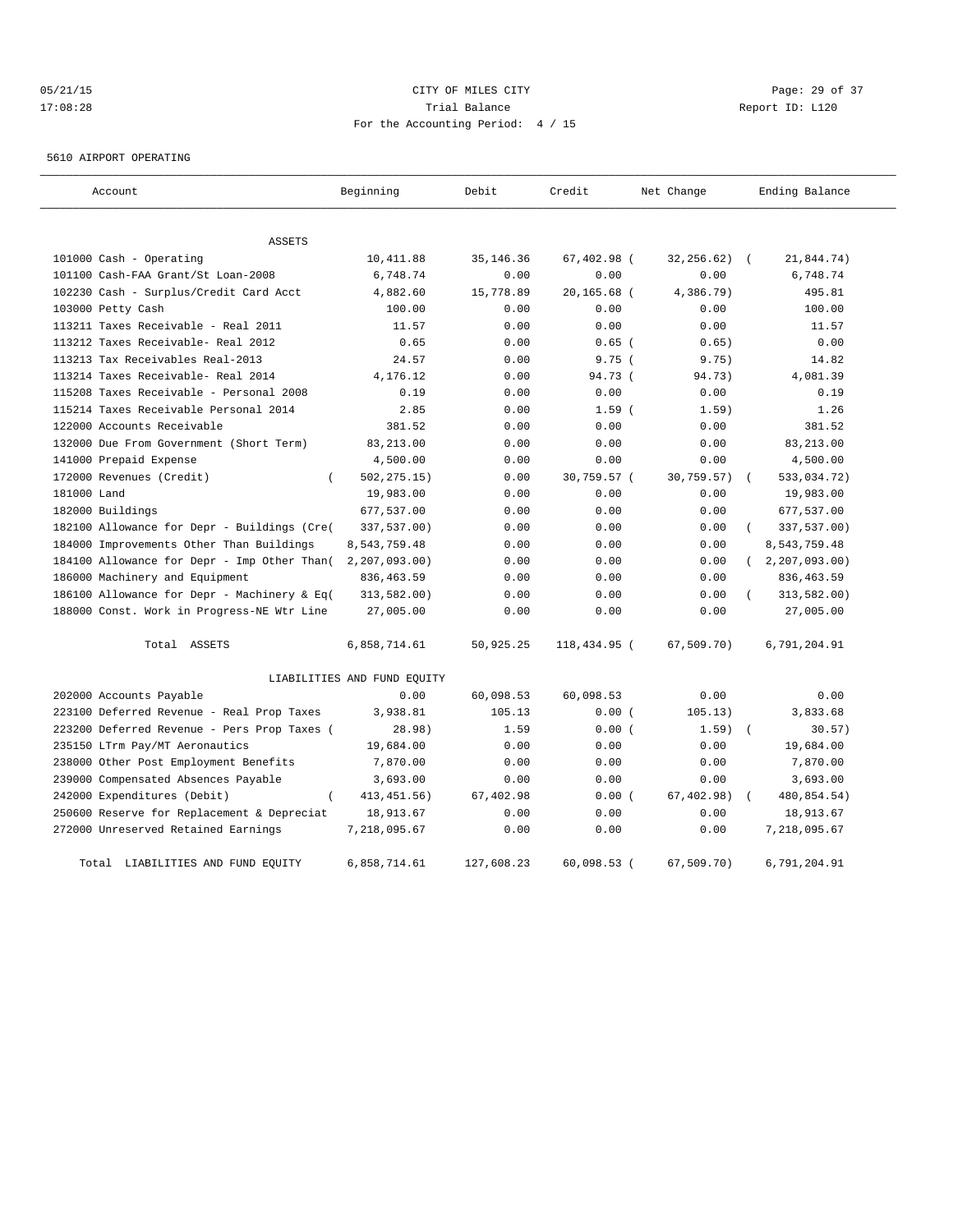# 05/21/15 **Page: 30 of 37** CITY OF MILES CITY **CITY Page: 30 of 37** 17:08:28 Trial Balance Report ID: L120 For the Accounting Period: 4 / 15

#### 6040 PUBLIC WORKS

| Account                              | Beginning                   | Debit     | Credit      | Net Change     | Ending Balance |
|--------------------------------------|-----------------------------|-----------|-------------|----------------|----------------|
|                                      |                             |           |             |                |                |
| <b>ASSETS</b>                        |                             |           |             |                |                |
| 101000 Cash - Operating              | 128,062.35                  | 0.00      | 13,603.82 ( | 13,603.82)     | 114,458.53     |
| 172000 Revenues (Credit)             | 113, 108.13)                | 0.00      | 0.00        | 0.00           | 113, 108.13)   |
| Total ASSETS                         | 14,954.22                   | 0.00      | 13,603.82 ( | 13,603.82)     | 1,350.40       |
|                                      | LIABILITIES AND FUND EQUITY |           |             |                |                |
| 202000 Accounts Payable              | 0.00                        | 2,165.28  | 2,165.28    | 0.00           | 0.00           |
| 239000 Compensated Absences Payable  | 13,041.00                   | 0.00      | 0.00        | 0.00           | 13,041.00      |
| 242000 Expenditures (Debit)          | 111,189.01)                 | 13,603.82 | 0.00(       | $13,603.82)$ ( | 124,792.83)    |
| 271000 Unreserved Fund Balance       | 16,366.78                   | 0.00      | 0.00        | 0.00           | 16,366.78      |
| 272000 Unreserved Retained Earnings  | 96,735.45                   | 0.00      | 0.00        | 0.00           | 96,735.45      |
| LIABILITIES AND FUND EQUITY<br>Total | 14,954.22                   | 15,769.10 | 2,165.28 (  | 13,603.82)     | 1,350.40       |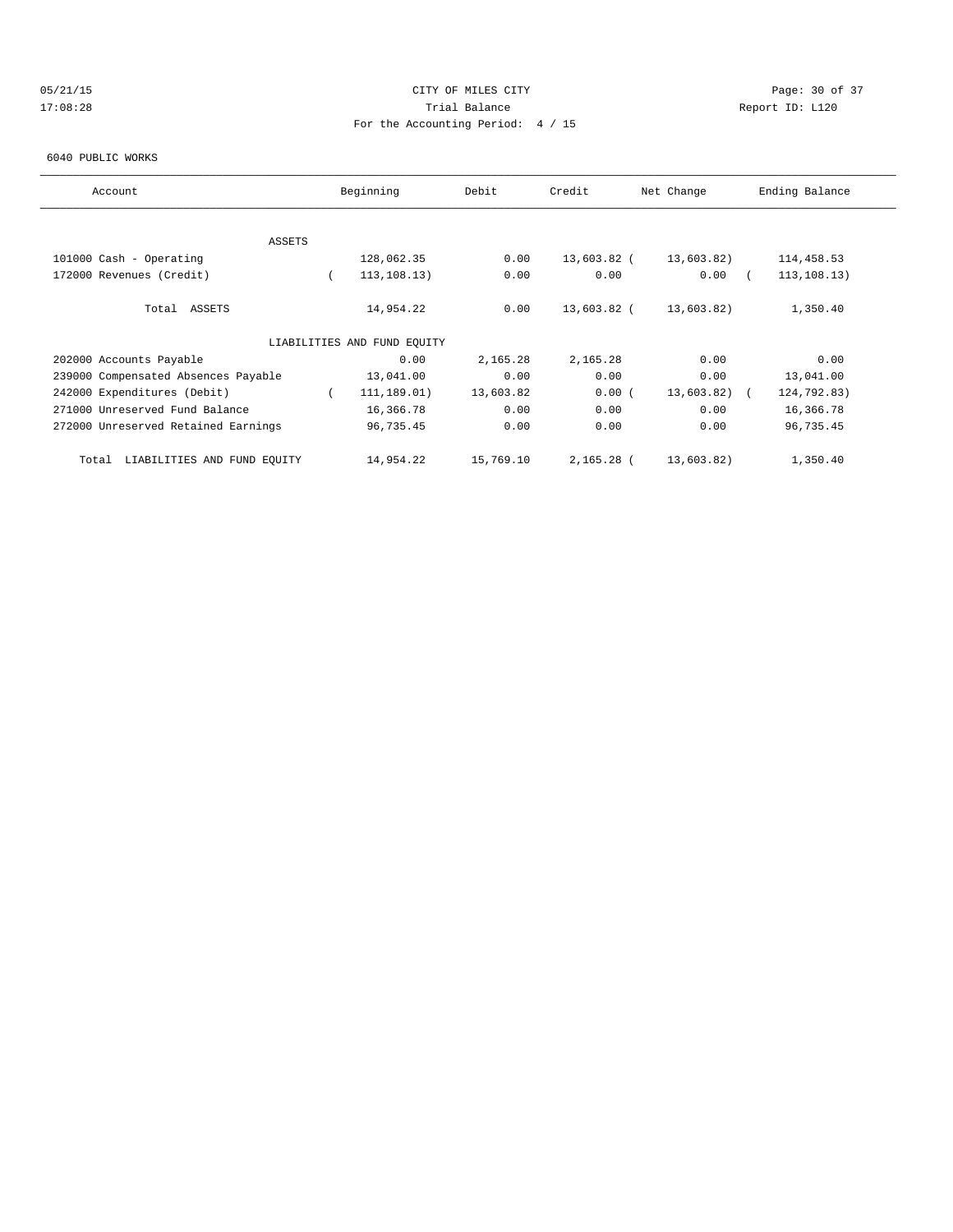# 05/21/15 Page: 31 of 37 17:08:28 Trial Balance Report ID: L120 For the Accounting Period: 4 / 15

# 7370 TBID

| Account                              | Beginning                   | Debit     | Credit    | Net Change | Ending Balance |
|--------------------------------------|-----------------------------|-----------|-----------|------------|----------------|
|                                      |                             |           |           |            |                |
| ASSETS                               |                             |           |           |            |                |
| 101000 Cash - Operating              | 0.00                        | 8,574.00  | 8,574.00  | 0.00       | 0.00           |
| Total ASSETS                         | 0.00                        | 8,574.00  | 8,574.00  | 0.00       | 0.00           |
|                                      |                             |           |           |            |                |
|                                      | LIABILITIES AND FUND EQUITY |           |           |            |                |
| 202000 Accounts Payable              | 0.00                        | 8,574.00  | 8,574.00  | 0.00       | 0.00           |
| 212500 Due to Others                 | 0.00                        | 8,574.00  | 8,574.00  | 0.00       | 0.00           |
| LIABILITIES AND FUND EQUITY<br>Total | 0.00                        | 17,148.00 | 17,148.00 | 0.00       | 0.00           |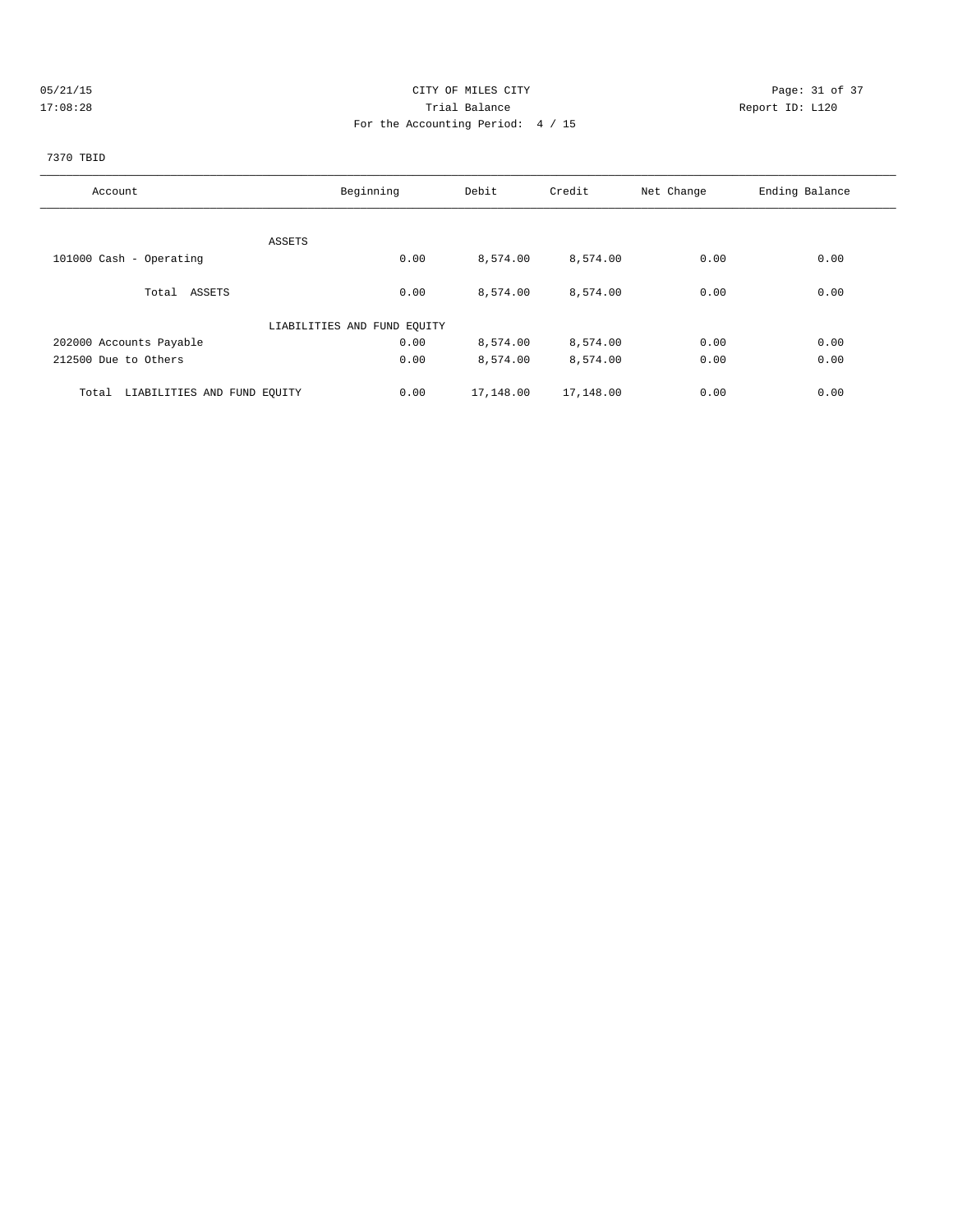# 05/21/15 Page: 32 of 37 17:08:28 Trial Balance Report ID: L120 For the Accounting Period: 4 / 15

7910 PAYROLL FUND

| Account                                        | Beginning                   | Debit      | Credit       | Net Change | Ending Balance |  |
|------------------------------------------------|-----------------------------|------------|--------------|------------|----------------|--|
|                                                |                             |            |              |            |                |  |
| <b>ASSETS</b>                                  |                             |            |              |            |                |  |
| 101000 Cash - Operating                        | 115,649.49 441,417.00       |            | 471,372.83 ( | 29,955.83) | 85,693.66      |  |
|                                                |                             |            |              |            |                |  |
| Total ASSETS                                   | 115,649.49                  | 441,417.00 | 471,372.83 ( | 29,955.83) | 85,693.66      |  |
|                                                |                             |            |              |            |                |  |
|                                                | LIABILITIES AND FUND EQUITY |            |              |            |                |  |
| 201000 Warrants Payable                        | 115,649.50                  | 126,857.48 | 81,999.92 (  | 44,857.56) | 70,791.94      |  |
| 212200 Due to Federal, Soc Sec & Medicare      | 0.00                        | 63, 316.25 | 63, 316.25   | 0.00       | 0.00           |  |
| 212202 Due to State Unemployment<br>$\sqrt{2}$ | 0.01)                       | 0.00       | 1,438.10     | 1,438.10   | 1,438.09       |  |
| 212203 Due to Worker's Compensation            | 0.00                        | 0.00       | 13,463.63    | 13,463.63  | 13,463.63      |  |
| 212204 Due to State Income Tax                 | 0.00                        | 13,813.00  | 13,813.00    | 0.00       | 0.00           |  |
| 212205 due to MPORS-GABA                       | 0.00                        | 13,900.91  | 13,900.91    | 0.00       | 0.00           |  |
| 212207 Due to AFLAC, AFLAC PRETAX              | 0.00                        | 429.63     | 429.63       | 0.00       | 0.00           |  |
| 212208 Due to Health Ins, Dental, Vision       | 0.00                        | 57,236.35  | 57, 236.35   | 0.00       | 0.00           |  |
| 212209 Due to PERS Retirement                  | 0.00                        | 31,578.67  | 31,578.67    | 0.00       | 0.00           |  |
| 212210 Due to FURS-GABA Retirement             | 0.00                        | 12,131.70  | 12,131.70    | 0.00       | 0.00           |  |
| Total LIABILITIES AND FUND EQUITY              | 115,649.49                  | 319,263.99 | 289,308.16 ( | 29,955.83) | 85,693.66      |  |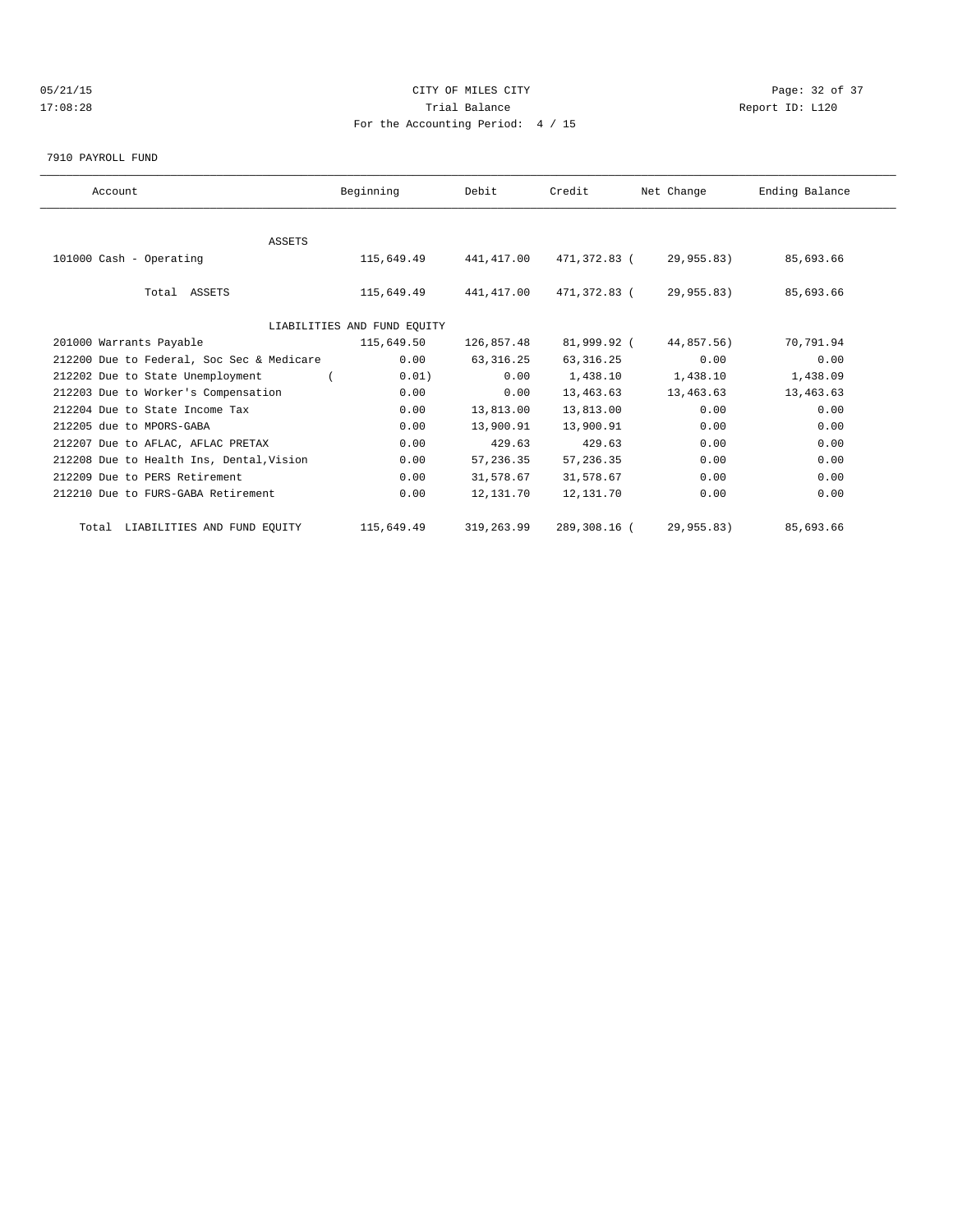| 05/21/15 |  |
|----------|--|
| 17:08:28 |  |

# CITY OF MILES CITY CONTROL CONTROL CITY CONTROL PAGE: 33 of 37 17:08:28 Report ID: L120 For the Accounting Period: 4 / 15

### 7930 CLAIMS FUND

| Account                              | Beginning                   | Debit      | Credit       | Net Change | Ending Balance |
|--------------------------------------|-----------------------------|------------|--------------|------------|----------------|
| ASSETS                               |                             |            |              |            |                |
| 101000 Cash - Operating              | 156,205.05                  | 272,086.99 | 272,909.93 ( | 822.94)    | 155,382.11     |
| Total ASSETS                         | 156,205.05                  | 272,086.99 | 272,909.93 ( | 822.94)    | 155,382.11     |
|                                      | LIABILITIES AND FUND EQUITY |            |              |            |                |
| 201000 Warrants Payable              | 156,205.05                  | 272,909.93 | 272,086.99 ( | 822.94)    | 155,382.11     |
| LIABILITIES AND FUND EOUITY<br>Total | 156,205.05                  | 272,909.93 | 272,086.99 ( | 822.94)    | 155, 382. 11   |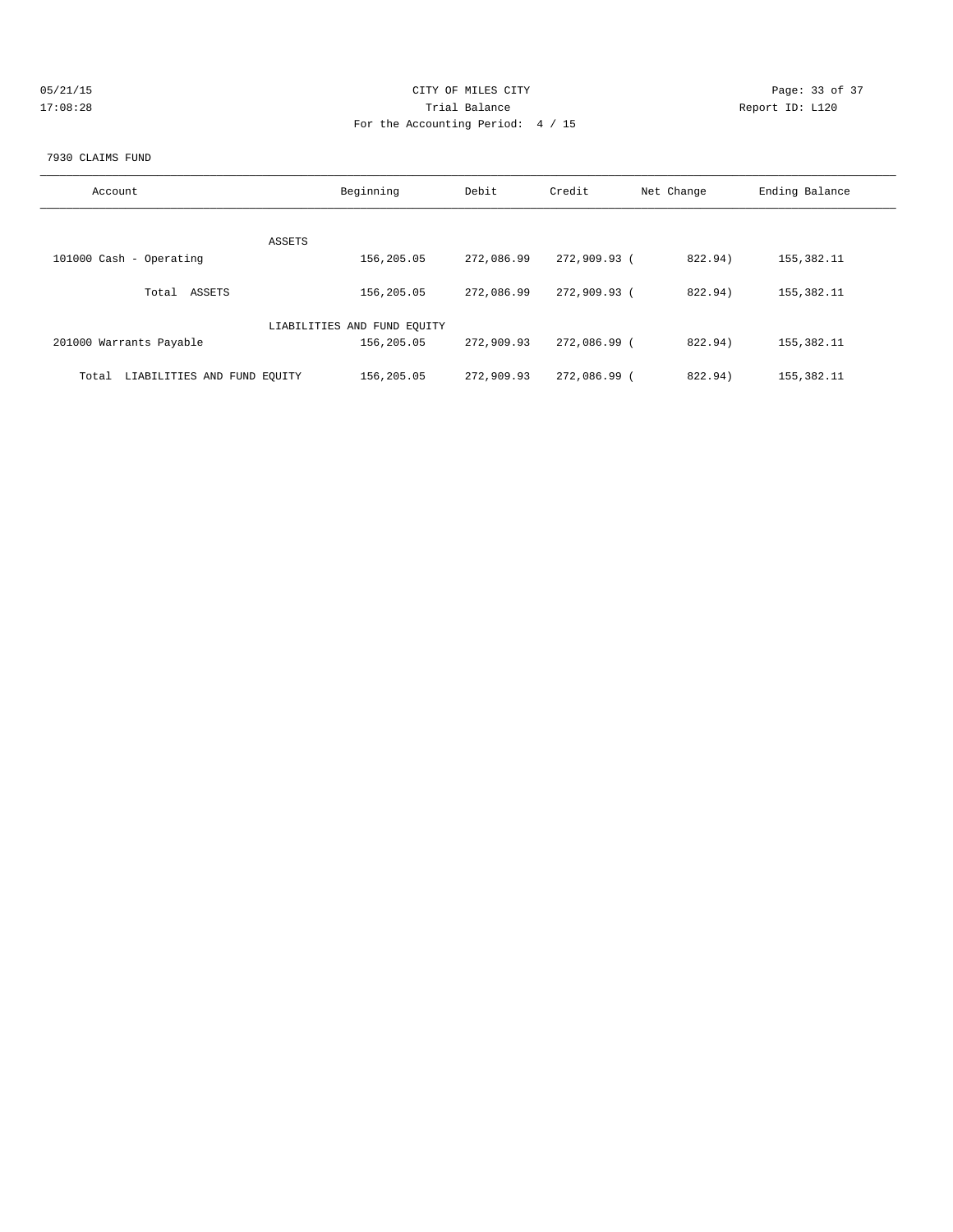# 05/21/15 Page: 34 of 37 17:08:28 Trial Balance Report ID: L120 For the Accounting Period: 4 / 15

7980 CUSTER CO WATER & SEWER DISTRICT

| Account                                 | Beginning                   | Debit     | Credit    | Net Change | Ending Balance |
|-----------------------------------------|-----------------------------|-----------|-----------|------------|----------------|
|                                         |                             |           |           |            |                |
| ASSETS                                  |                             |           |           |            |                |
| 101000 Cash - Operating                 | 0.00                        | 12,481.42 | 12,481.42 | 0.00       | 0.00           |
| 122000 Accounts Receivable              | 15,050.26                   | 13,458.51 | 12,481.42 | 977.09     | 16,027.35      |
| Total ASSETS                            | 15,050.26                   | 25,939.93 | 24,962.84 | 977.09     | 16,027.35      |
|                                         | LIABILITIES AND FUND EQUITY |           |           |            |                |
| 202000 Accounts Payable                 | 0.00                        | 12,481.42 | 12,481.42 | 0.00       | 0.00           |
| 211020 Due to Custer Water & Sewer Dist | 15,050.26                   | 12,481.42 | 13,458.51 | 977.09     | 16,027.35      |
| LIABILITIES AND FUND EQUITY<br>Total    | 15,050.26                   | 24,962.84 | 25,939.93 | 977.09     | 16,027.35      |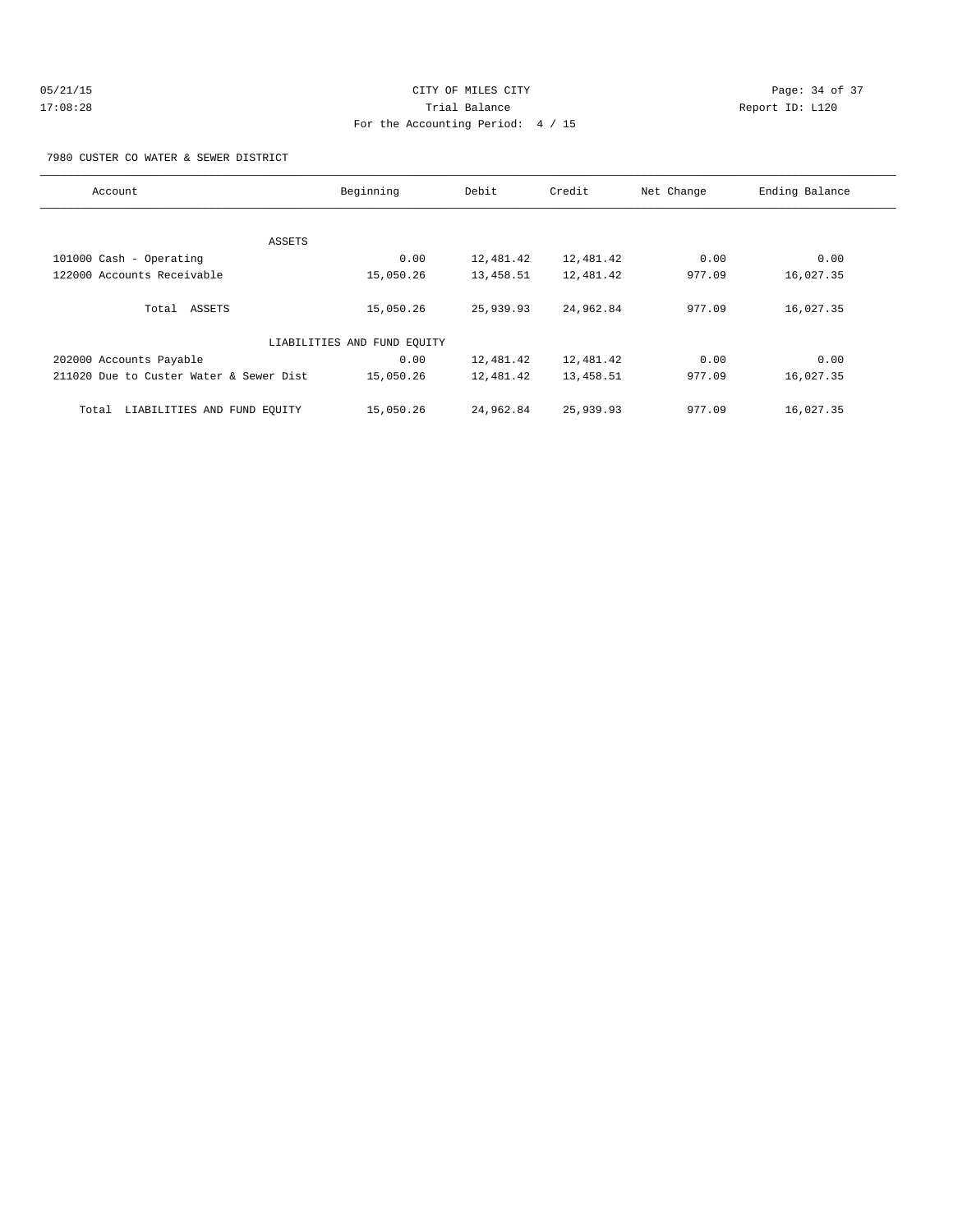| 05/21/15 | CITY OF MILES CITY                  | Page: 35 of 37  |
|----------|-------------------------------------|-----------------|
| 17:08:28 | Trial Balance                       | Report ID: L120 |
|          | For the Accounting Period: $4 / 15$ |                 |

7981 Interest Clearing

| Account                              | Beginning                   | Debit    | Credit   | Net Change | Ending Balance |
|--------------------------------------|-----------------------------|----------|----------|------------|----------------|
| ASSETS                               |                             |          |          |            |                |
| 101000 Cash - Operating              | 0.00                        | 1,073.76 | 1,073.76 | 0.00       | 0.00           |
| ASSETS<br>Total                      | 0.00                        | 1,073.76 | 1,073.76 | 0.00       | 0.00           |
|                                      | LIABILITIES AND FUND EQUITY |          |          |            |                |
| 212500 Due to Others                 | 0.00                        | 1,073.76 | 1,073.76 | 0.00       | 0.00           |
| LIABILITIES AND FUND EQUITY<br>Total | 0.00                        | 1,073.76 | 1,073.76 | 0.00       | 0.00           |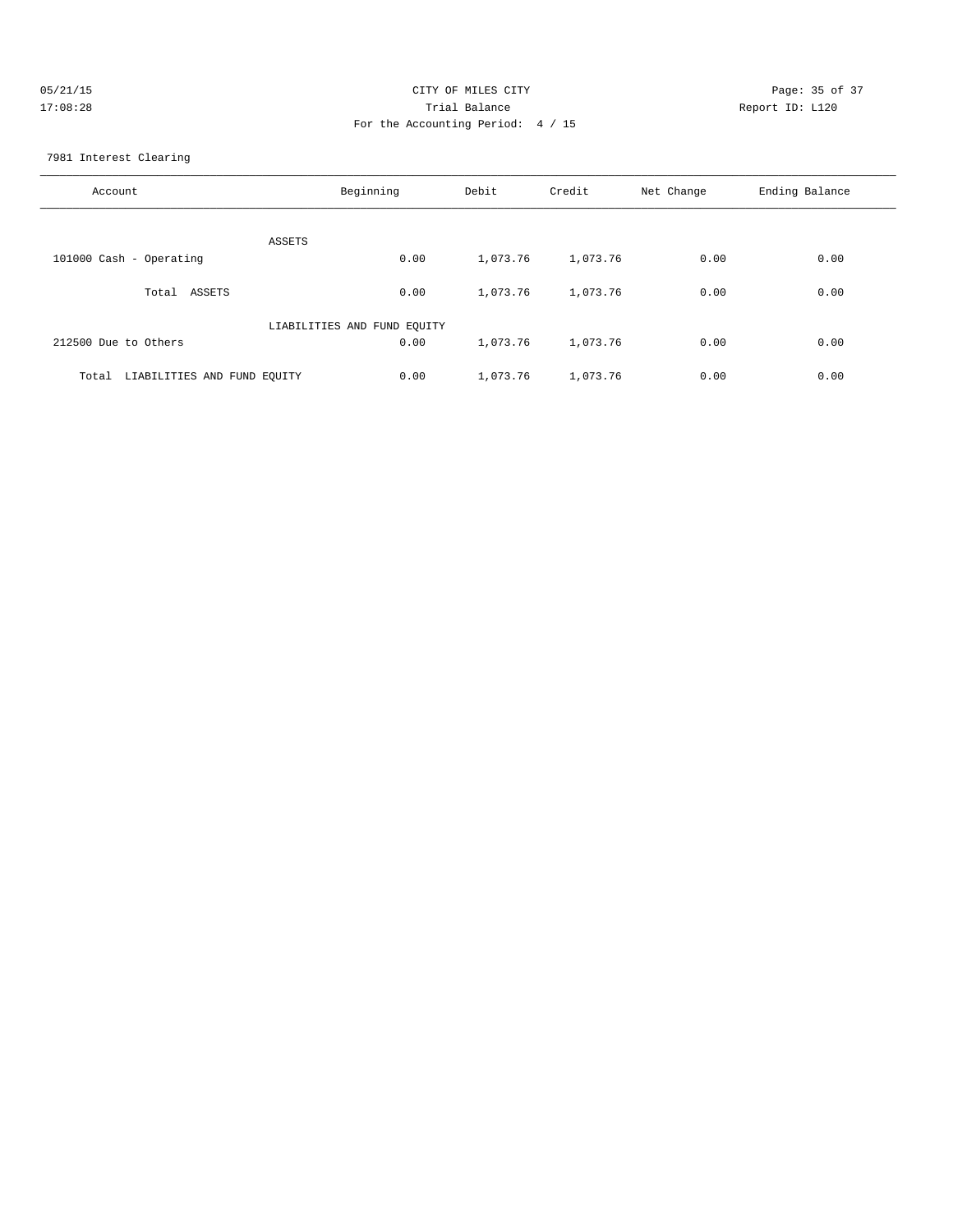# 05/21/15 **Page: 36 of 37** CITY OF MILES CITY **CITY Page: 36 of 37** 17:08:28 Trial Balance Report ID: L120 For the Accounting Period: 4 / 15

9000 GENERAL FIXED ASSETS GROUP OF ACCOUNTS FUND

| Account                                                    | Beginning                   | Debit | Credit | Net Change | Ending Balance  |
|------------------------------------------------------------|-----------------------------|-------|--------|------------|-----------------|
|                                                            |                             |       |        |            |                 |
| <b>ASSETS</b>                                              |                             |       |        |            |                 |
| 181000 Land                                                | 526,599.00                  | 0.00  | 0.00   | 0.00       | 526,599.00      |
| 182000 Buildings                                           | 1,986,836.00                | 0.00  | 0.00   | 0.00       | 1,986,836.00    |
| 182100 Allowance for Depr - Buildings (Cre(                | 684,991.00)                 | 0.00  | 0.00   | 0.00       | 684,991.00)     |
| 186000 Machinery and Equipment                             | 3,038,732.00                | 0.00  | 0.00   | 0.00       | 3,038,732.00    |
| 186100 Allowance for Depr - Machinery & Eq(                | 1,463,750.00)               | 0.00  | 0.00   | 0.00       | 1,463,750.00    |
| 187000 Infrastructure                                      | 33,670,108.00               | 0.00  | 0.00   | 0.00       | 33,670,108.00   |
| 187100 Allowance For Depreciation - Infras( 16,321,771.00) |                             | 0.00  | 0.00   | 0.00       | 16,321,771.00   |
| Total ASSETS                                               | 20,751,763.00               | 0.00  | 0.00   | 0.00       | 20, 751, 763.00 |
|                                                            | LIABILITIES AND FUND EOUITY |       |        |            |                 |
| 280000 INVESTMENT IN GENERAL FIXED ASSETS                  | 20,751,763.00               | 0.00  | 0.00   | 0.00       | 20, 751, 763.00 |
| LIABILITIES AND FUND EQUITY<br>Total                       | 20,751,763.00               | 0.00  | 0.00   | 0.00       | 20, 751, 763.00 |